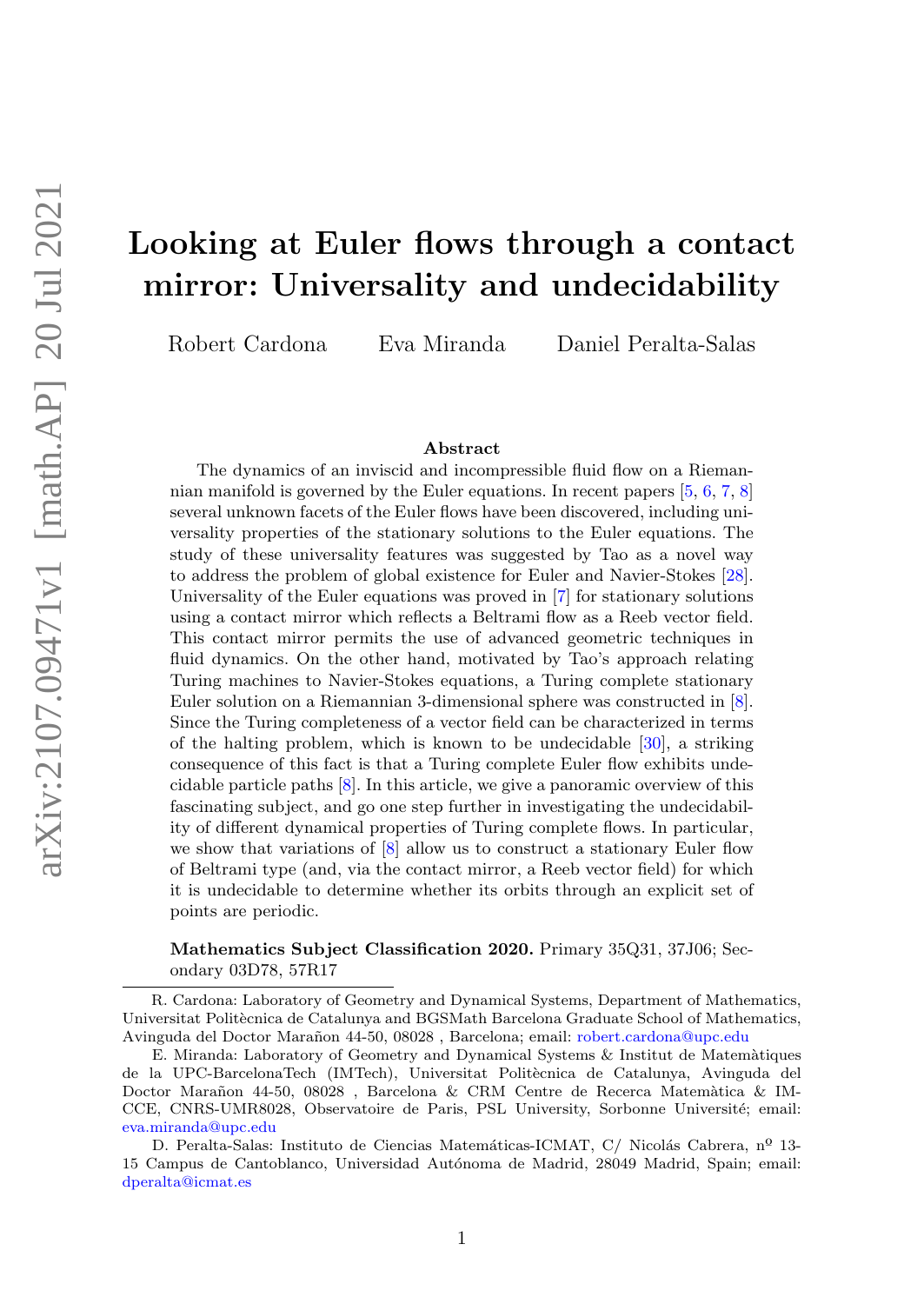Keywords. Euler equations, Reeb flows, Turing completeness, Universality

### 1 Introduction

Back in 1936 Turing faced a fundamental question which had been driving the attention of many mathematicians since the 1920's: Is there an answer for the decision problem for first-order logics?. A decision problem can be posed as a yes/no question depending on the input values. Decidability is the problem of the existence of an effective method, a test or automatic procedure to know whether certain premises entail certain conclusions. The halting problem is one of the first decision problems which was proved to be undecidable. Indeed, Alan Turing proved that a general algorithm that solves the halting problem cannot exist (for all possible program-input pairs). In doing so, he, fortuitously, invented the basic model of modern digital computers, the so-called Turing machine.

The undecidability of the halting problem yields a cascade of related questions: What kind of physics might be non-computational? (Penrose [\[19\]](#page-22-4)) Is hydrodynamics capable of performing computations? (Moore [\[17\]](#page-22-5)). Given the Hamiltonian of a quantum many-body system, does there exist an algorithm to check whether it has a spectral gap? (this is known as the spectral gap problem, recently proved to be undecidable [\[9\]](#page-22-6)). And last but not least, can a mechanical system (including a fluid flow) simulate a universal Turing machine? (Tao [\[25,](#page-23-2) [26,](#page-23-3) [27\]](#page-23-4)).

Surprisingly, this last question is connected with the regularity of the Navier-Stokes equations [\[24\]](#page-23-5), one of the unsolved problems in the Clay's list of problems for the Millennium . In [\[28\]](#page-23-0) Tao speculated on a relation between a potential blow-up of the Navier-Stokes equations, Turing completeness and fluid computation. This is part of a more general programme he launched in [\[24,](#page-23-5) [25,](#page-23-2) [28\]](#page-23-0) to address the global existence problem for Euler and Navier-Stokes based on the concept of universality. Inspired by this proposal, in [\[7\]](#page-22-2) we showed that the stationary Euler equations exhibit several universality features, in the sense that, any non-autonomous flow on a compact manifold can be extended to a smooth stationary solution of the Euler equations on a Riemannian manifold of possibly higher dimension. As a corollary, we established the Turing completeness of the steady Euler flows on a 17-dimensional sphere [\[7\]](#page-22-2). It is then natural to ask: can this dimensional bound be improved?

We solved this problem affirmatively in [\[8\]](#page-22-3) constructing stationary solutions of the Euler equations on a Riemannian 3-dimensional sphere that can simulate any Turing machine (i.e., they are Turing complete). In particular, these solutions exhibit undecidable paths in the sense that there are constructible points for which it is not possible to decide whether their associated trajectories will intersect a certain (explicit) open set or not. The type of flows that we considered are Beltrami fields, a particularly relevant class of stationary solutions. Our game plan combines the computational power of symbolic dynamics with techniques from contact topology. Contact topology enters into the scene because Beltrami fields correspond to Reeb flows under a contact mirror unveiled by Sullivan, Etnyre and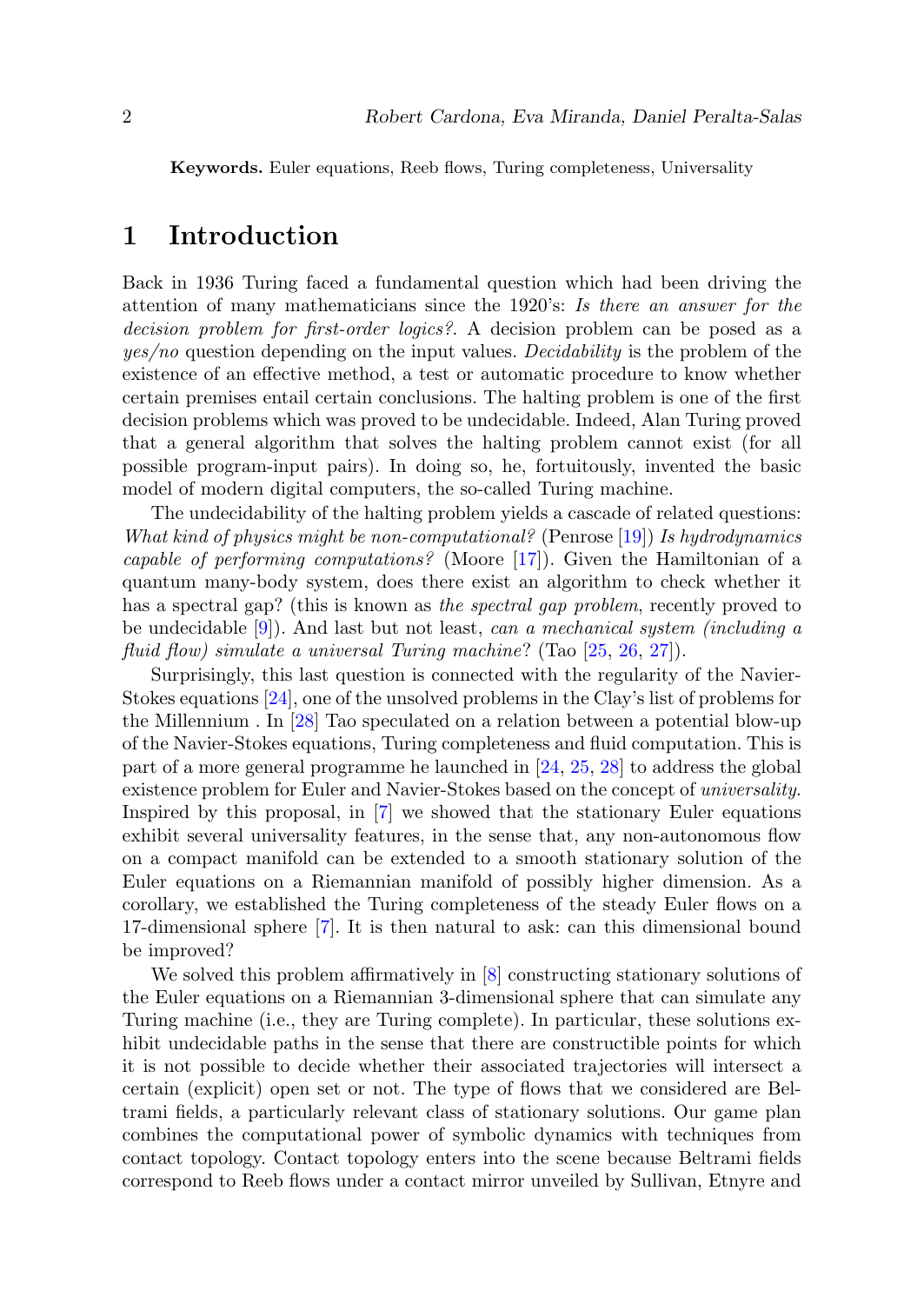Ghrist more than two decades ago. The contact mirror thus reflects a problem in Fluid Dynamics as a problem in contact geometry and back.

The existence of Turing complete Euler flows gives rise to new questions concerning undecidability of different dynamical properties. One of the potential problems to consider is that of periodic orbits: Ever, at least since the work of Poincaré [\[22\]](#page-22-7), periodic orbits are known to be one of the major tools to understand the dynamics of Hamiltonian systems. Even though, not every Hamiltonian system admits periodic orbits, the Weinstein conjecture asserts that under some topological (compact) and geometrical (contact) conditions on the manifold, Reeb vector fields admit at least one periodic orbit. The Weinstein conjecture is known to be true in dimension 3, so using our contact mirror we can conclude that the Turing complete Reeb flow we constructed in [\[8\]](#page-22-3) has at least one periodic orbit (in fact, in our construction the Reeb vector field coincides with a Hopf field in the complement of a certain solid torus, so it has infinitely many periodic orbits). It is then natural to ask if for every point of the sphere it is possible to decide whether its corresponding orbit will be closed or not. We shall see in this article that such a decision problem has no answer. The undecidability of other dynamical properties of Reeb flows will be also discussed. In view of Gödel's incompleteness theorems, undecidability of such properties of dynamical systems seems to be an unsurmountable obstacle no matter what systems of axioms are considered.

Our goal in this article is to give an overview of this exciting area of research. Let us summarize the contents of this work. Next, in this Introduction, we present the Euler equations and the Beltrami fields on Riemannian manifolds, in Section [1.1,](#page-2-0) and the connection between contact geometry and hydrodynamics (in particular, between Beltrami fields and Reeb flows), in Section [1.2.](#page-3-0) In Section [2,](#page-4-0) following [\[7\]](#page-22-2), we introduce the theory of Reeb embeddings and their flexibility (in the form of a new h-principle), and apply it to prove several universality features of the stationary Euler flows in high dimensions. The construction of a Turing complete Reeb field on a 3-dimensional sphere [\[8\]](#page-22-3) is presented in Section [3;](#page-11-0) as a novel feature, we show how variations of this result allow us to prove the existence of Reeb fields exhibiting different undecidable dynamical properties, including pe-riodic orbits. Finally, in Section [4](#page-19-0) we recall the main theorem of  $[6]$  establishing the existence of Turing complete time-dependent solutions to the Euler equations (on compact Riemannian manifolds of very high dimension), and discuss the implications of our results regarding computability with the Navier-Stokes equations.

#### <span id="page-2-0"></span>1.1 The Euler equations on Riemannian manifolds

The Euler equations describe the dynamics of an incompressible fluid flow without viscosity. Even if they are classically considered on  $\mathbb{R}^3$ , they can be formulated on any n-dimensional Riemannian manifold  $(M, g)$ ,  $n \geq 2$  (for an introduction to the geometric aspects of hydrodynamics see  $[2, 20]$  $[2, 20]$  $[2, 20]$ . The equations can be written as:

$$
\begin{cases} \frac{\partial}{\partial t} X + \nabla_X X &= -\nabla p \,, \\ \text{div } X &= 0 \,, \end{cases}
$$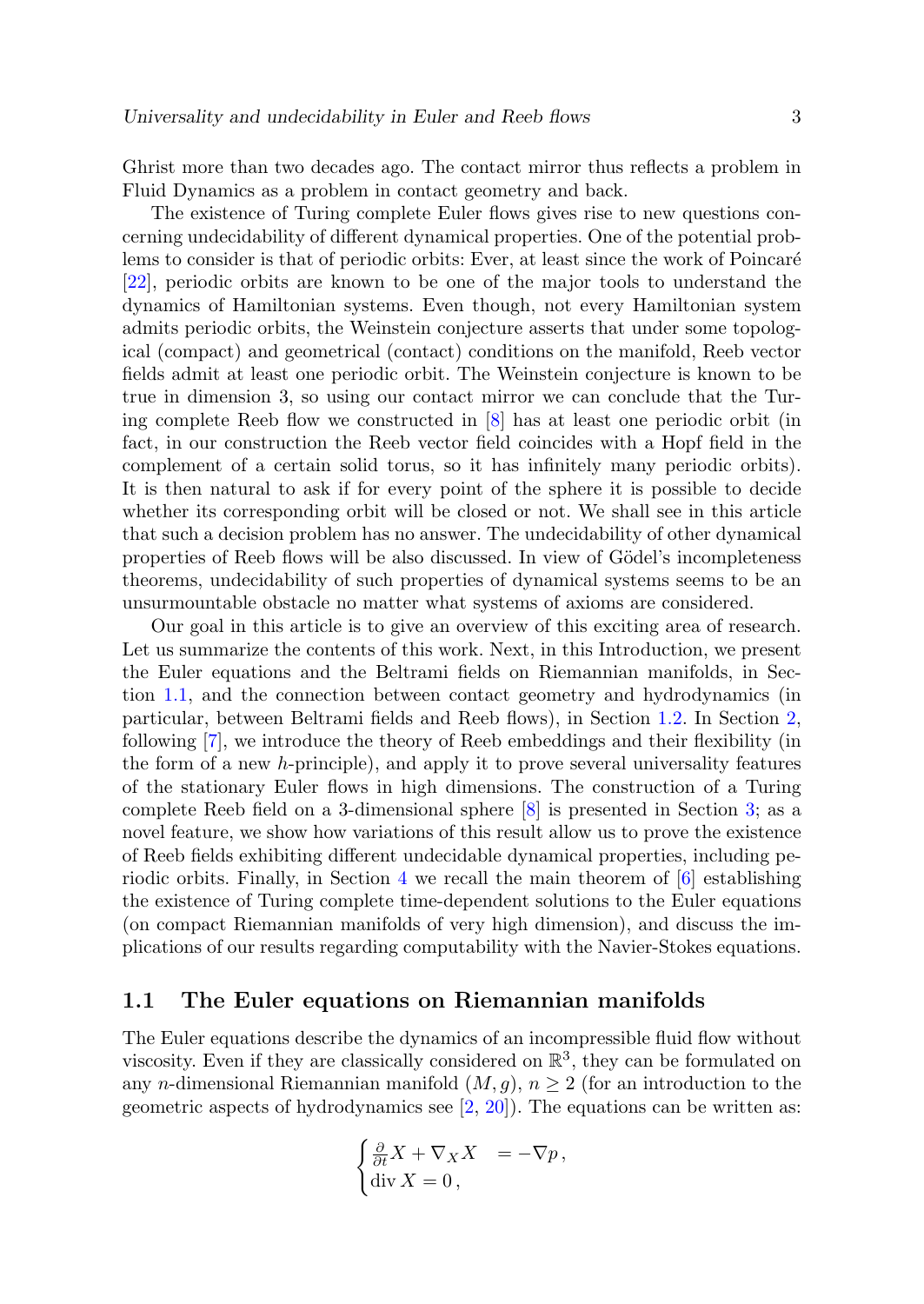where p stands for the hydrodynamic pressure and  $X$  is the velocity field of the fluid (a non-autonomous vector field on M). Here  $\nabla_X X$  denotes the covariant derivative of  $X$  along  $X$ . A solution to the Euler equations is called stationary whenever X does not depend on time, i.e.,  $\frac{\partial}{\partial t}X = 0$ , and it models a fluid flow in equilibrium.

This extension of the Euler equations to high dimensional manifolds turns out to be very useful to show that the steady and time-dependent Euler flows exhibit remarkable dynamical  $[7]$  (see also  $[26, 27, 29]$  $[26, 27, 29]$  $[26, 27, 29]$  $[26, 27, 29]$  $[26, 27, 29]$ ), computational  $[6]$  or topological  $[4]$ universality features.

#### A short comprehensive dictionary:

• A volume-preserving (autonomous) vector field X on M is Eulerisable [\[21\]](#page-22-10) if there exists a Riemannian metric q on  $M$  compatible with the volume form, such that X satisfies the stationary Euler equations on  $(M, q)$ 

$$
\nabla_X X = -\nabla p, \qquad \text{div } X = 0 \tag{1.1}
$$

for some pressure function p.

• A divergence-free vector field X on an odd-dimensional manifold  $(M, g)$  of dimension  $n = 2m + 1$  is Beltrami if

$$
\operatorname{curl} X = fX,
$$

for some factor  $f \in C^{\infty}(M)$ . The curl of X is defined as the unique vector field that satisfies the equation

$$
i_{\operatorname{curl} X} \mu = (dX^{\flat})^m
$$

where  $\mu$  is the Riemannian volume form and  $\flat$  stands for the musical isomorphism associated to the metric  $q$ . The classical Hopf fields on the round sphere  $\mathbb{S}^{2m+1}$  and the ABC flows on the flat 3-torus  $\mathbb{T}^3$  are examples of Beltrami fields.

#### <span id="page-3-0"></span>1.2 Contact hydrodynamics

Let  $M^{2m+1}$  be an odd-dimensional manifold equipped with a hyperplane distribution  $\xi$ . Assume that there is a one-form  $\alpha \in \Omega^1(M)$  with ker  $\alpha = \xi$  and  $\alpha \wedge (d\alpha)^m > 0$  everywhere. Then we say that  $(M^{2m+1}, \xi)$  is a (cooriented) contact manifold.

The one-form  $\alpha$  is called a contact form. Of course, the contact structure  $\xi$ does not depend on the choice of the defining one-form  $\alpha$ . It is well known that  $d\alpha$ induces a symplectic structure on the hyperplane distribution  $\xi$  (of even dimension 2m). The unique Reeb vector field R associated to a given contact form  $\alpha$  is defined by the equations

$$
\iota_R \alpha = 1, \qquad \iota_R d \alpha = 0. \tag{1.2}
$$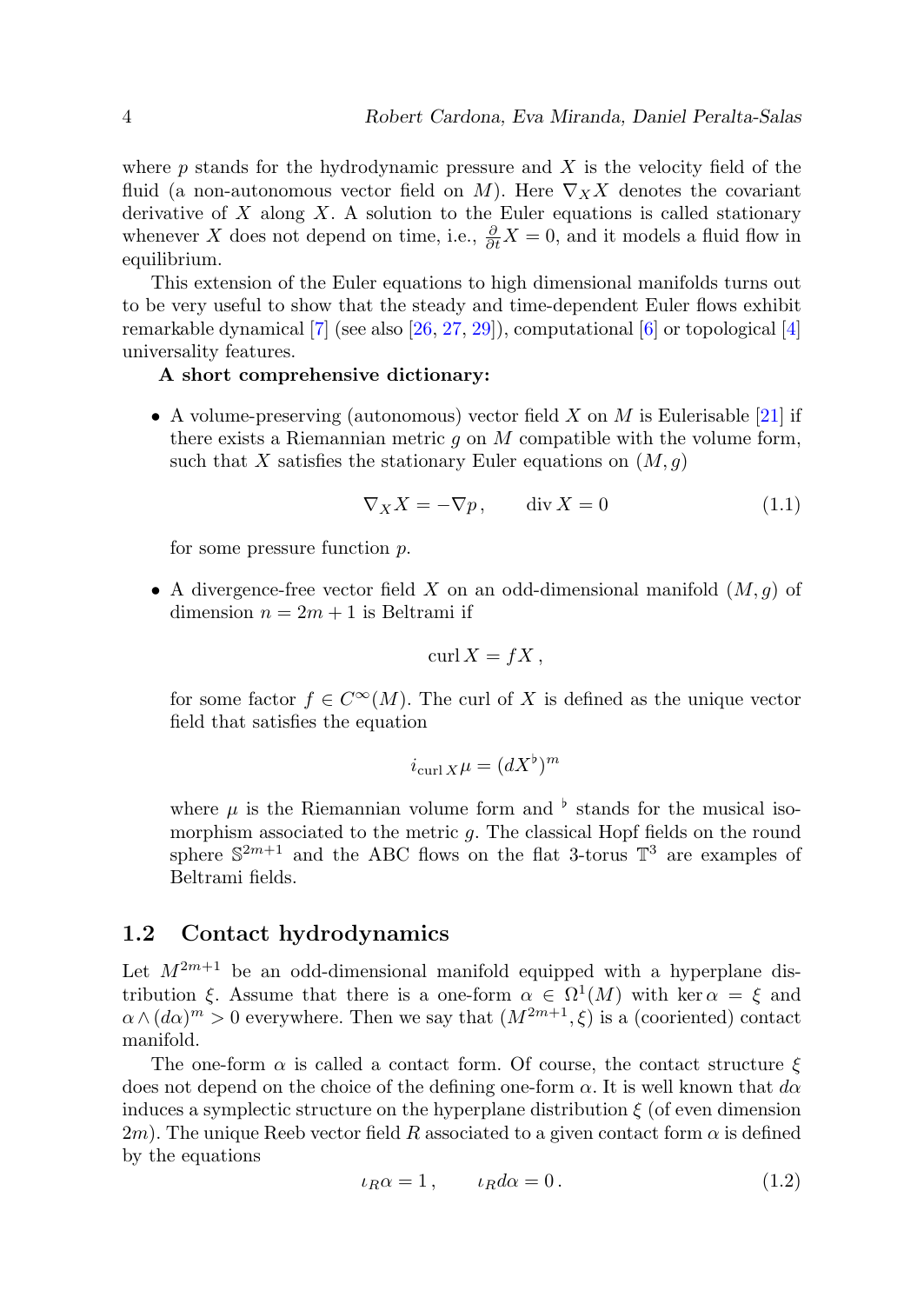We will now explain the connection between contact geometry and hydrodynamics. In order to understand this remarkable correspondence it is convenient to rewrite the Euler equations in a *dual language*. Duality is given by contraction with the Riemannian metric g. With the one-form  $\alpha$  defined as  $\alpha := X^{\flat}$  and the Bernoulli function as  $B := p + \frac{1}{2}g(X, X)$ , the steady Euler equations can be equivalently formulated as

$$
\begin{cases} \iota_X d\alpha = -dB, \\ d\iota_X \mu = 0, \end{cases}
$$

where  $\mu$  is the Riemannian volume form.

Observe that:

• The equation curl  $X = fX$ , with  $f \in C^{\infty}(M)$ , satisfied by a Beltrami vector field on an odd-dimensional manifold, can be equivalently written as  $(d\alpha)^m =$  $f\iota_X\mu$ . Assume that X is rotational, i.e.,  $f > 0$ , then if X does not vanish on M we infer that

$$
\alpha \wedge (d\alpha)^m = f\alpha \wedge \iota_X \mu > 0,
$$

thus proving that  $\alpha$  defines a contact structure on M.

• Obviously, X satisfies  $\iota_X(d\alpha)^m = f \iota_X \iota_X \mu = 0$ . Therefore, since  $\alpha \wedge (d\alpha)^m >$ 0, it is easy to conclude that  $X \in \text{ker } d\alpha$ , and hence it is a reparametrization of the Reeb vector field R by the function  $\alpha(X) = g(X, X)$ , i.e.,  $R = \frac{X}{\alpha(X)}$ .

These observations prove one of the implications of the following theorem, which is due to Etnyre and Ghrist [\[11\]](#page-22-11).

<span id="page-4-1"></span>Theorem 1.1. Let M be a Riemannian odd-dimensional manifold. Any smooth, nonsingular rotational Beltrami field on M is a Reeb-like field for some contact form on M. Conversely, given a contact form  $\alpha$  on M with Reeb field X, any nonzero rescaling of X is a smooth, nonsingular rotational Beltrami field for some Riemannian metric on M.

Remark. The original proof by Etnyre and Ghrist is for three dimensional manifolds. The fact that the correspondence holds on any odd-dimensional manifold was detailed in [\[7\]](#page-22-2). See also [\[5\]](#page-22-0) for an extension of this result to b-manifolds.

### <span id="page-4-0"></span>2 Embedding dynamics into Reeb flows

In [\[7\]](#page-22-2), we studied several universality features of the stationary Euler equations. In view of the correspondence established in Theorem [1.1,](#page-4-1) we can reformulate the question of embedding dynamics into steady Euler flows in terms of Reeb flows. Let us fix a nonvanishing vector field  $X$  on a compact manifold  $N$  and some compact contact manifold  $(M,\xi)$  of dimensions  $n \leq m$ , respectively. The question we answer in this section is the following: Can we give sufficient conditions for the existence of an embedding  $e : N \to M$  and a contact form  $\alpha \in \Omega^1(M)$  defining  $\xi$ such that the Reeb field R satisfies  $e_*X = R|_{e(N)}$ ?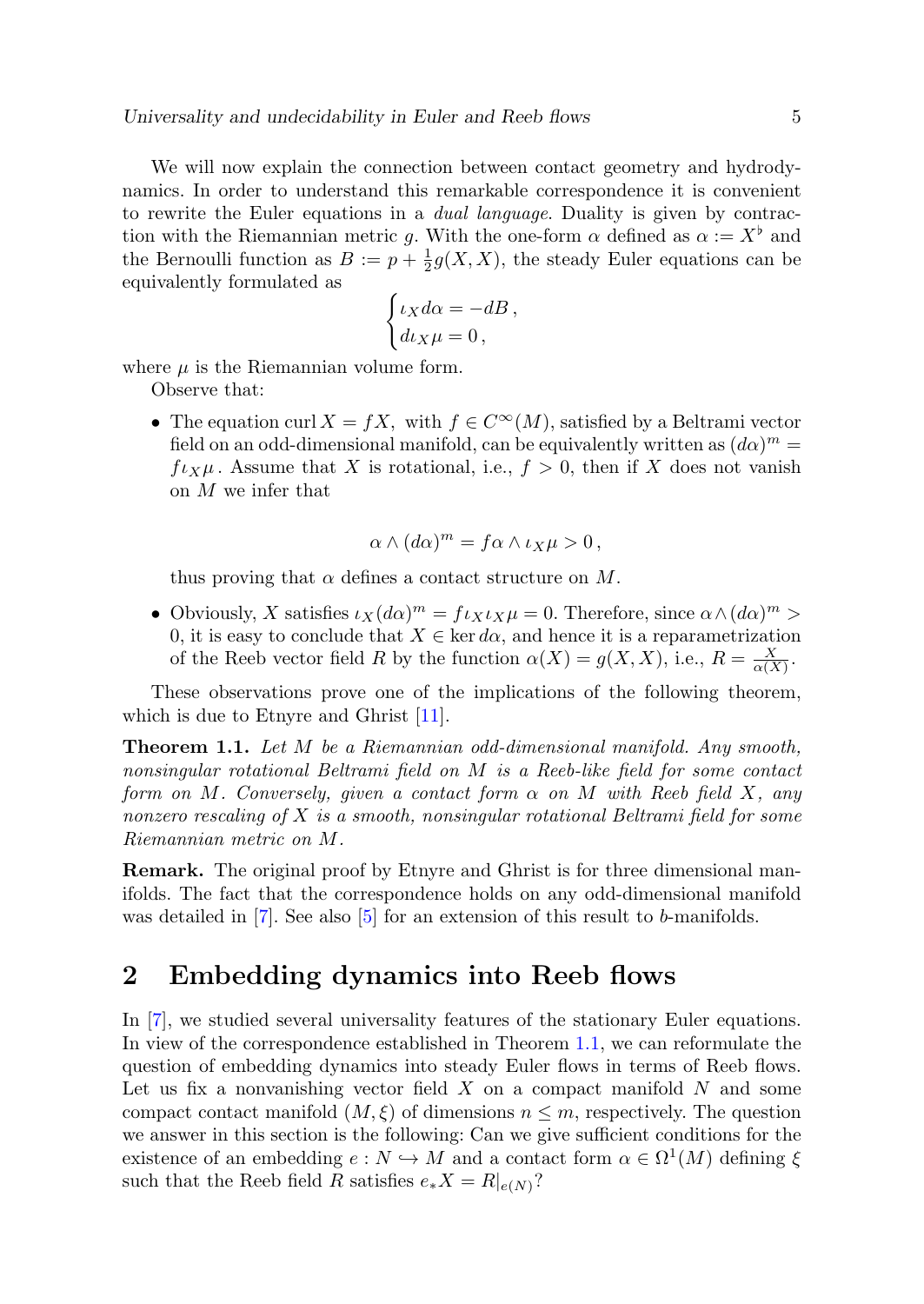#### 2.1 Flexibility of Reeb embeddings

We will address the question above using a classical framework for flexibility problems in contact geometry: the homotopy principle. The world of contact geometry exhibits a lot of flexibility which reduces geometrical problems to their associated purely homotopical algebraic problems. The pioneering work of Gromov [\[14\]](#page-22-12) showed that this approach is extremely fruitful for symplectic and contact geometrical problems. Some of Gromov's results in contact geometry were generalized in [\[3\]](#page-22-13) when the ambient manifold is closed and the contact structure is "overtwisted". We will not introduce this notion here, the only thing that we need in our discussion is that being "overtwisted" is a property that a given contact structure may satisfy.

A first observation concerning our motivating question of embedding dynamics on Reeb fields is that the vector field X cannot be arbitrary.

**Definition 2.1.** A vector field  $X$  on  $N$  is geodesible if there is some metric for which the orbits of  $X$  are geodesics.

When  $X$  is of unit length for such a metric, we say that  $X$  is geodesible of unit length. From now on, by geodesible we mean geodesible of unit length. A characterization of geodesible vector fields was given by Gluck in terms of differential forms: X is geodesible if and only if there is some one-form  $\beta$  such that  $\beta(X) = 1$ and  $\iota_X d\beta = 0$ . In particular, if a Reeb vector field R defined by a form  $\alpha$  on a contact manifold M has some invariant submanifold  $N$ , then  $R$  restricted to  $N$  is geodesible. Indeed, if X is the vector field R restricted on N and  $i : N \hookrightarrow M$  is the inclusion of N into M, then  $i^* \alpha$  satisfies

$$
\begin{cases} i^*\alpha(X) = 1\\ \iota_X di^*\alpha = 0 \end{cases} . \tag{2.1}
$$

Note that  $i^*\alpha$  is not necessarily a contact form, so that X is not necessarily a Reeb field (in general, it is not even volume-preserving). However, it is always geodesible according to Gluck's characterization.

Conversely, start with any geodesible (hence non-vanishing) vector field  $X$  on a compact manifold N.

<span id="page-5-0"></span>**Definition 2.2.** An embedding  $e : (N, X) \hookrightarrow (M, \xi)$  is called a Reeb embedding if there is a contact form  $\alpha$  defining  $\xi$  such that the associated Reeb field satisfies  $e_*X = R|_{e(N)}.$ 

The main theorem in [\[7\]](#page-22-2) gives sufficient conditions in terms of the codimension of an arbitrary smooth embedding to be isotopic to a Reeb embedding.

<span id="page-5-1"></span>**Theorem 2.3** ([\[7\]](#page-22-2)). Let  $e : (N, X) \hookrightarrow (M, \xi)$  be a smooth embedding of N into a contact manifold  $(M,\xi)$  where X is a geodesible vector field on N. Assume that  $\dim M \geq 3n+2$ . Then e is isotopic to a C<sup>0</sup>-close Reeb embedding  $\tilde{e}: (N,X) \hookrightarrow$  $(M,\xi)$ .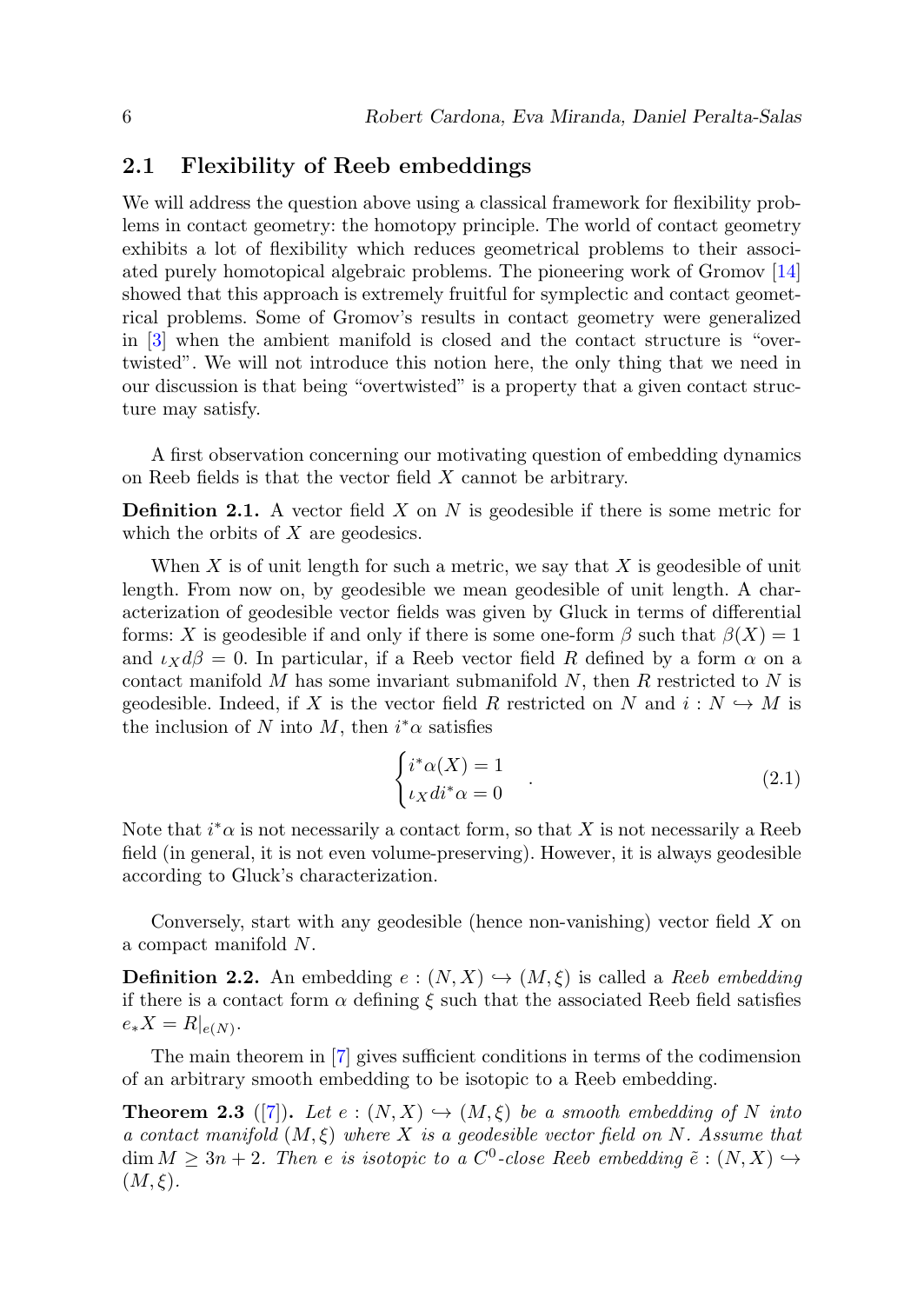**Remark.** If we impose the additional assumption that  $(M, \xi)$  is an overtwisted contact manifold, then dim  $M \geq 3n$  is enough, although the Reeb embedding  $\tilde{e}$  is not necessarily  $C^0$  close to e if dim  $M < 3n + 2$ . In [\[7\]](#page-22-2), parametric versions of the previous statement are also discussed.

**Example 2.4.** The existence of a Reeb embedding of any pair  $(N, X)$  into some contact manifold is easy to establish, since there is a natural source of examples of such embeddings. Denote by  $\beta$  the one-form such that  $\beta(X) = 1$  and  $\iota_X d\beta = 0$ . Gluck's characterization implies that there is a metric for which  $X$  is of unit-length and its orbits are geodesics which satisfies  $g(X, \cdot) = \beta$ . Recall that the cotangent bundle  $T^*N$  is equipped with the canonical Liouville one-form  $\lambda_{std} \in \Omega^1(T^*N)$ . Such one-form is characterized by the property that, given any one-form  $\gamma$  on N, which can be understood as an embedding  $\gamma : N \to T^*N$ , we have  $\gamma = \gamma^* \lambda_{std}$ . For a given metric one can define the unit tangent bundle  $STN$  defined fiberwise by  $ST_pN = \{X \in T_pN \mid g_p(X,X) = 1\}.$  A standard property (see e.g. [\[12,](#page-22-14) Section 1.5) of  $\lambda_{std}$  is that given the metric g on N, it restricts on  $ST^*N$  (the unit cotangent bundle) as a contact form  $\lambda$  whose Reeb field is dual to the geodesic vector field on  $STN$ . In particular, the section  $\beta$ , seen as an embedding

$$
\beta:N\to ST^*N
$$

satisfies  $\beta^* \lambda = \beta$  and actually the Reeb field R defined by  $\lambda$  satisfies  $\beta_* X = R$ . Thus, it is a Reeb-embedding according to Definition [2.2.](#page-5-0) This further motivates a systematic examination of Reeb-embeddings from a contact topology point of view, a study that leads to Theorem [2.3.](#page-5-1)

Sketch of the proof of Theorem [2.3.](#page-5-1) The proof of Theorem [2.3](#page-5-1) follows the usual procedure of h-principle type results. We first define a "formal" notion of Reeb embedding, which satisfies a property that is purely homotopic in terms of its differential. We then prove that, under certain conditions, any formal Reeb embedding is isotopic to a genuine Reeb embedding (i.e., they satisfy the h-principle). To conclude, we use obstruction theory to analyze the minimal codimension for which any smooth embedding is a formal Reeb embedding satisfying the conditions for the h-principle to apply. We will now sketch each of these steps of the proof, under the simplifying assumption that M is overtwisted.

**Step 1: Iso-Reeb embeddings and extension lemma.** Let  $X$  be a geodesible vector field on N, and denote by  $\beta$  a one-form such that  $\beta(X) = 1$  and  $\iota_X d\beta = 0$ . We need to fix such a choice of one-form, and let  $\eta := \ker \beta$ . Let  $(M, \xi)$  be an overtwisted contact manifold with defining contact form  $\alpha$ , i.e., ker  $\alpha = \xi$ .

With a slight abuse of notation, we will denote  $\alpha \circ F_1$  for  $\alpha(F_1(\cdot))$  and  $d\alpha \circ F_1$ for  $d\alpha(F_1(\cdot), F_1(\cdot))$ . This is also denoted by  $F_1^*\alpha$  and  $F_1^*d\alpha$  in the discussion of "generalized iso-contact immersions" in [\[10,](#page-22-15) Section 16.2].

**Definition 2.5.** An embedding  $f : (N, X, \eta = \ker \beta) \rightarrow (M, \xi)$  is an *iso-Reeb* embedding if  $f_*(\eta) = \xi$ .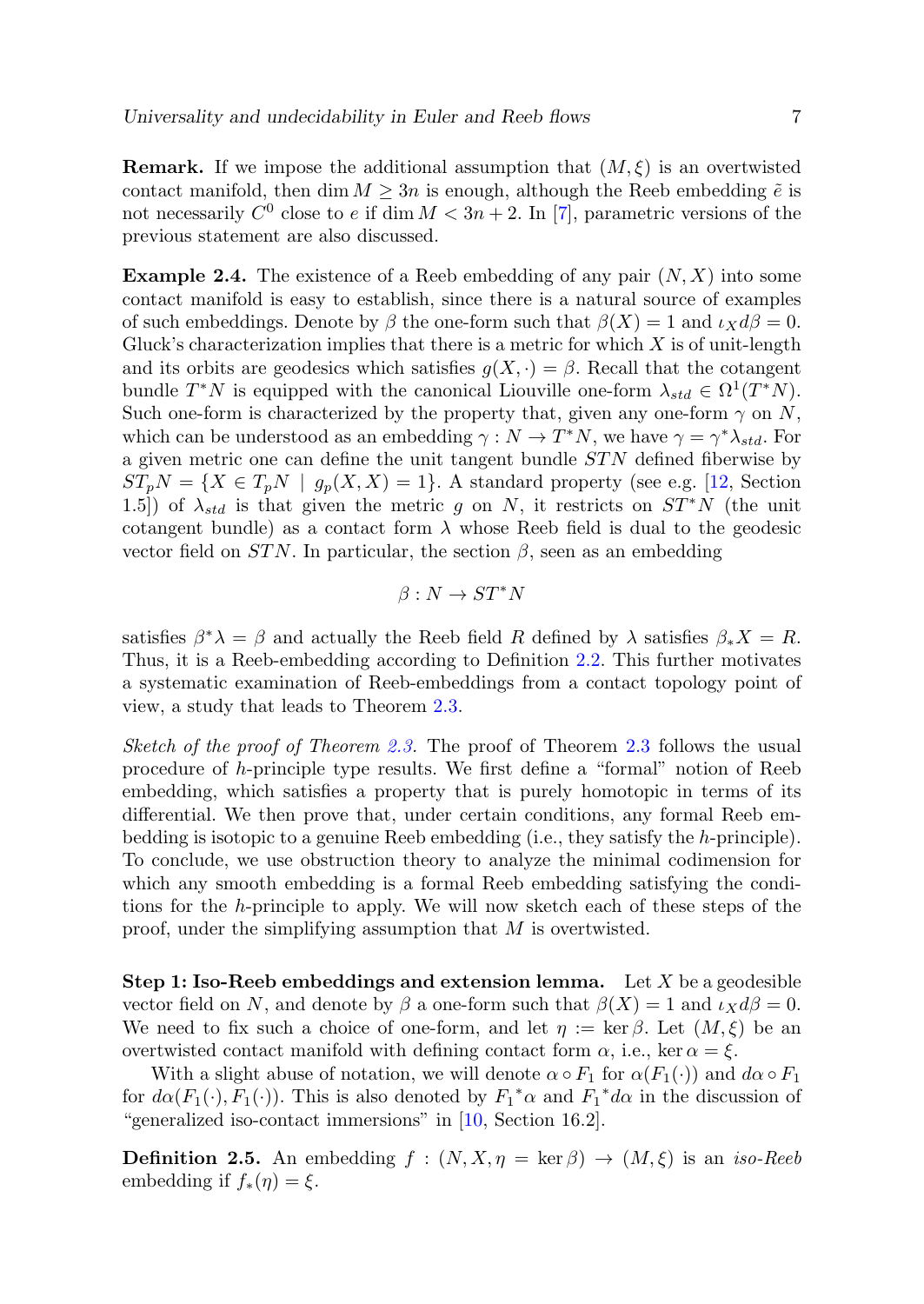The corresponding formal notion is

**Definition 2.6.** An embedding  $f : (N, X, \eta) \to (M, \xi)$  is a formal iso-Reeb embedding if there exists a homotopy of monomorphisms

$$
F_t:TN\longrightarrow TM,
$$

such that  $F_t$  covers<sup>2</sup> f,  $F_0 = df$ ,  $h_1 \alpha \circ F_1 = \beta$  and  $d\beta|_{\eta} = h_2 d\alpha \circ F_1|_{\eta}$  for some strictly positive functions  $h_1$  and  $h_2$  on N.

Any (genuine) iso-Reeb embedding is clearly a formal iso-Reeb embedding, with  $F_t$  constanly equal to df. Both conditions  $h_1 \alpha \circ F_1 = \beta$  and  $d\beta|_{\eta} = h_2 d\alpha \circ F_1|_{\eta}$  have to be imposed, since  $F_1$  does not commute with the exterior derivative in general (when  $F_1$  is not holonomic). This formal notion of Reeb embedding is enough to obtain the main theorem for an overtwisted target contact manifold. For the most general case, an extra formal hypothesis needs to be imposed (confer [\[7\]](#page-22-2)).

The following lemma by Inaba [\[15\]](#page-22-16) (see also [\[7\]](#page-22-2)) provides the desired property of iso-Reeb embeddings.

**Lemma 2.7.** Let N be a submanifold of  $(M, \xi)$ , and denote by i the inclusion map of N into M. Let  $\eta$  be the restriction  $i^*\xi$ . A nonvanishing vector field X on N can be extended to a Reeb field on all M if and only if X is transverse to  $\eta$  and the flow of X preserves  $\eta$ .

An iso-Reeb embedding  $f$  is in particular a Reeb embedding according to Definition [2.2.](#page-5-0) The vector field X is transverse to  $\eta$  and preserves it if and only if there is a one form  $\beta$  such that  $\beta(X) = 1$ ,  $\iota_X d\beta = 0$  and ker  $\beta = \eta$ . These are our hypotheses in the case of an iso-Reeb embedding, hence by the previous lemma there is a contact form whose Reeb field R satisfies  $f_*X = R$ .

Step 2: An h-principle via isocontact embeddings. Our goal in this second step is to prove that any formal iso-Reeb embedding  $e:(N, X, \eta) \to (M, \xi)$ into an overtwisted contact manifold, is homotopic through formal iso-Reeb embeddings to a genuine iso-Reeb embedding. This is tantamount to saying that iso-Reeb embeddings satisfy an existence  $h$ -principle. Other versions of the  $h$ -principle (parametric, relative to the domain, etc...) are discussed in [\[7\]](#page-22-2). Recall that  $\alpha$  is a defining contact form of  $\xi$ . The sketch of the argument is the following:

1. The embedding e satisfies that  $de(\eta) \subset TM|_N$ , but  $de(\eta)$  is not, in general, contained in ker  $\alpha = \xi$ . We extend the homotopy  $F_t$  and use it inversely to deform  $\xi$  via an homotopy of symplectic vector bundles  $(\xi_t, \omega_t)$  (defined over all M, but which is identically  $(\xi, d\alpha)$  outside a neighborhood U of  $e(N)$ ) such that  $(\xi_0, \omega_0) = (\xi, d\alpha)$ ,  $(\xi_1, \omega_1)$  satisfies  $de(\eta) \subset \xi_1$  and  $\omega_1|_{\eta} = d\beta$  along N. The last condition is guaranteed, up to conformal transformation, by the formal iso-Reeb condition.

<sup>&</sup>lt;sup>2</sup>We say that  $F_t: TN \to TM$  covers  $f: N \to M$  if the map between bases induced by  $F_t$  is constantly equal to  $f$ .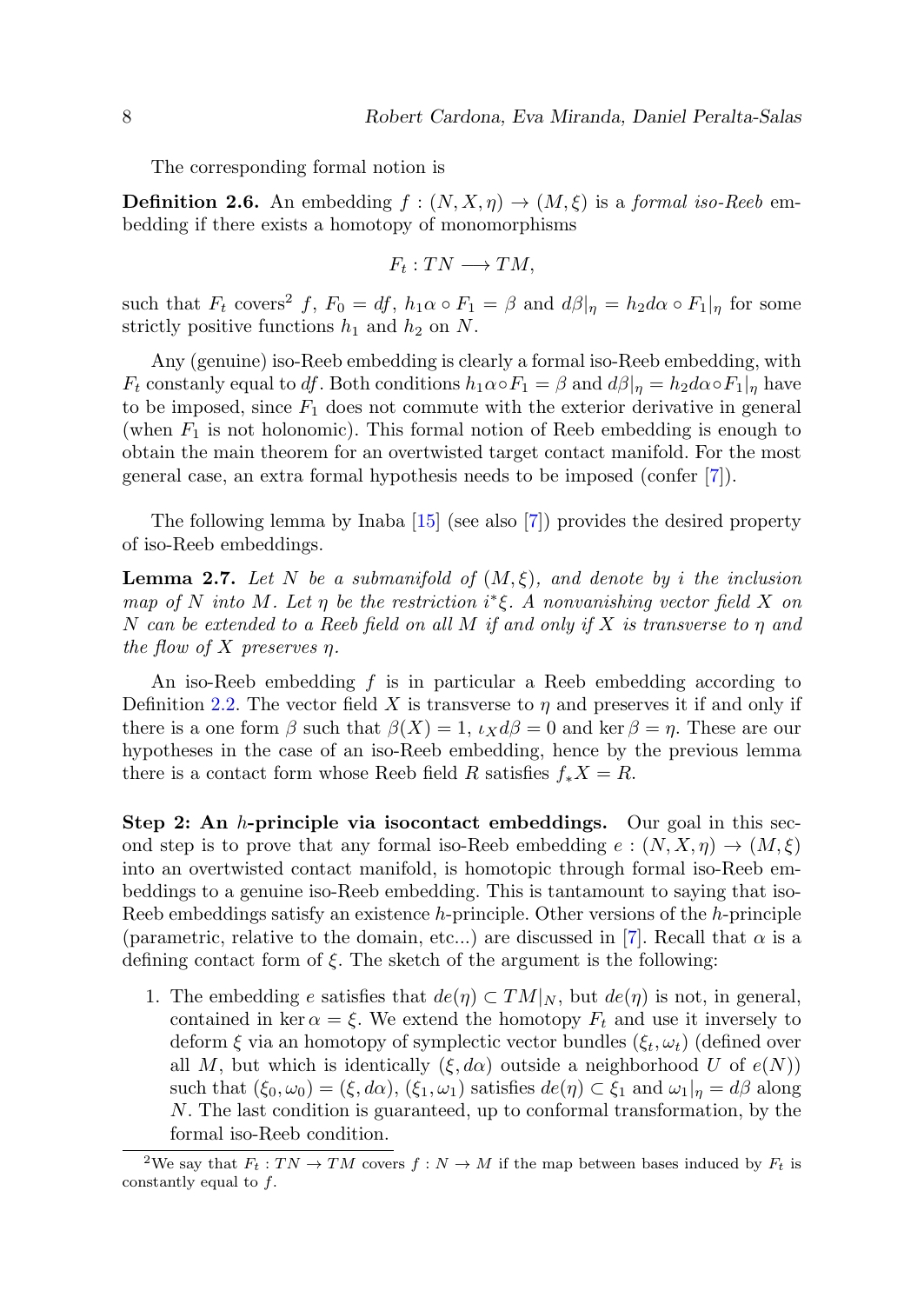- 2. Using partitions of unity, the fact that  $\omega_1$  is non degenerate on  $\xi_1$ , and that  $\omega_1|_n = d\beta$ , it is now possible to make another deformation. We extend the homotopy  $(\xi_t, \omega_t)$  to  $t \in [1, 2]$  such that  $(\xi_2, \omega_2)$  is a contact structure in a smaller neighborhood  $U'$  of  $e(N)$  and still satisfies  $de(\eta) \subset \xi_2$ . In particular, we can achieve that  $\omega_2 = d\gamma$  for some one form  $\gamma$  such that  $\gamma$  satisfies  $e^*\gamma = \beta$ (the form such that ker  $\beta = \eta$  and  $\beta(X) = 1$ ). The pair  $(\xi_2, \omega_2)$  will not be a contact structure globally, since this small neighboorhod is a priori smaller than the neighborhood U where  $(\xi_1, \omega_1)$  was not anymore of contact type. Hence in some parts  $U \setminus U'$ ,  $\xi_2$  is not of contact type.
- 3. We will now reduce to a formal isocontact embedding (confer [\[10,](#page-22-15) Section 12.3] for more details on such embeddings). We endow the neighborhood U' with the contact structure  $(\xi_2, \omega_2)$ . We use the previous deformations  $(\xi_t, \omega_t), t \in [0, 2]$  defined on U' to endow the trivial embedding  $\hat{e}: U' \to M$ (defined as a neighborhood extension of the embedding  $e$ ) with an homotopy of monomorphisms  $G_t: TU' \to TM$  such that  $G_0 = d\hat{e}$ ,  $G_1$  satisfies  $\xi_2 =$  $G_1^{-1}(\xi)$  and the map induces a conformally symplectic map.
- 4. The map  $\hat{e}$  is a formal isocontact embedding of codimension 0 with open source manifold. The h-principle for such embeddings into overtwisted tar-gets applies [\[3,](#page-22-13) Corollary 1.4]. We obtain an embedding  $\tilde{e}: U' \to M$  (isotopic to  $\hat{e}$  through formal isocontact embeddings) such that  $d\tilde{e}$  satisfies  $d\tilde{e}(\xi_2) = \xi$ and the map induces a conformally symplectic map. Since  $(\xi_2, \omega_2)$  restricted to  $N \subset U'$  corresponds to  $(\eta, d\beta)$ , we deduce that  $\tilde{e}|_N$  is a genuine iso-Reeb embedding isotopic to  $e = \hat{e}|_N$ .

Step 3: Obstruction theory. The final step of the proof consists in showing that for dim  $M \geq 3$  dim N, any smooth embedding  $e : N \to (M, \xi)$  is a formal iso-Reeb embedding for any choice of  $(X, \beta)$  where X is a non-vanishing geodesible field and  $\beta$  is a choice of one-form for which  $\beta(X) = 1$  and  $\iota_X d\beta = 0$ . We will assume the following lemma, confer [\[7\]](#page-22-2) for the details.

<span id="page-8-0"></span>**Lemma 2.8.** Let  $e : (N, X, \eta) \to (M, \xi)$  be an embedding such that there is an homotopy of monomorphisms  $F_t: TN \to TM$  covering e satisfying  $F_0 = de$  and  $F_1(\eta)$  is an isotropic subbundle of  $\xi$ . Then e is a formal iso-Reeb embedding.

For  $2m > \dim N$ , it can be proved that there is a family of monomorphisms  $H_t: TN \to TM$  such that  $F_1(X) \uplus \xi$ , and furthermore  $F_1(\eta) \subset \xi$ . The previous lemma shows that a sufficient condition for being a formal iso-Reeb embedding is that  $F_1(\eta)$  can be deformed into an isotropic subbundle of  $\xi$ . Recall that n denotes the dimension of N, hence  $\eta$  has rank  $n-1$ . The manifold M is of dimension  $2m+1$ hence  $\xi$  is of rank 2m. Denote by Gr = Grass $(n-1, \mathbb{R}^{2m})$  the space of  $(n-1)$ subspaces of  $\mathbb{R}^m$ . Similarly, denote by  $\mathrm{Gr}_{is} = \mathrm{Grass}_{is}(n-1,\mathbb{R}^{2m})$  the space of isotropic subspaces of dimension  $n-1$  in  $\mathbb{R}^{2m}$  seen as  $\mathbb{C}^m$ . To find a path between  $\eta$  and an isotropic subspace of  $\xi$  over N, we need to find a global section of the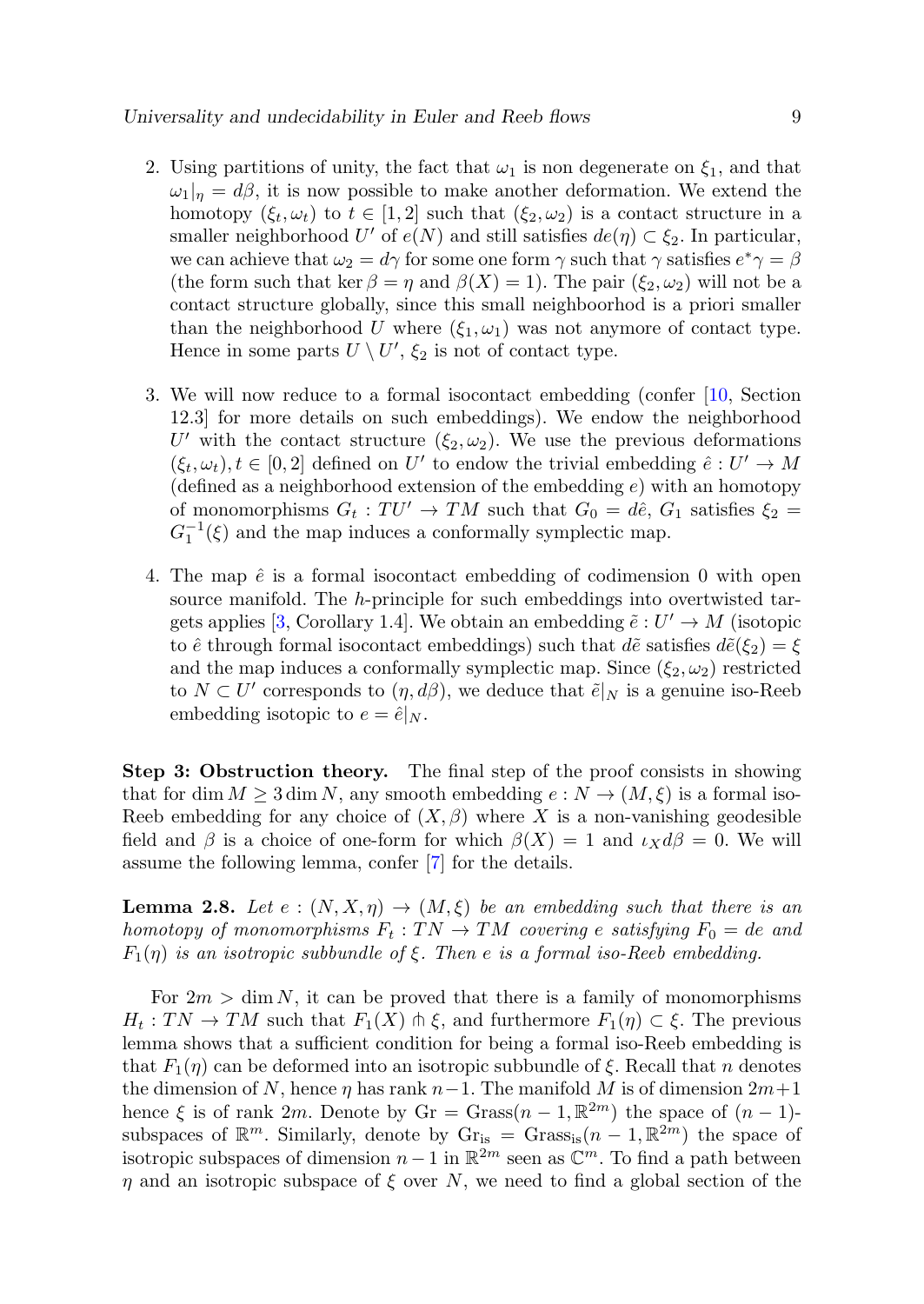bundle  $E$  over  $N$  whose fiber is

$$
P = \text{Path}(\text{Grass}(n-1,\mathbb{R}^{2m}), \text{Grass}_{\text{is}}(n-1,\mathbb{R}^{2m})),
$$

i.e., the space of paths between any  $(n-1)$ -subspace and any isotropic  $(n-1)$ subspace of  $\mathbb{R}^{2m}$ . On the other hand, we know that the homotopy groups of such a path space depend on the relative homotopy groups

$$
\pi_j(P) \cong \pi_{j+1}(\text{Grass}(n-1,\mathbb{R}^{2m}), \text{Grass}_{\text{is}}(n-1,\mathbb{R}^{2m})).
$$

We now use that

$$
Gr \cong \frac{SO(2m)}{SO(n-1) \times SO(2m - (n-1))},
$$
  
\n
$$
Gr_{is} \cong \frac{U(m)}{SO(n-1) \times U(m - (n-1))}.
$$

Combining the exact sequence for relative pairs, the exact sequence for quotients, and using the stable range of the involved groups, we can show that

$$
2m \ge 3n - 1 \implies \pi_j(P) = 0 \text{ for all } j \le n - 1.
$$

Hence, if dim  $M \geq 3$  dim N, we can find a global section along N. Using this section and the previous family of monomorphisms, we find a family of isomorphisms  $G_t: TN \to TM$  covering the smooth embedding e such that  $G_1(\eta)$  is an isotropic subbundle of  $\xi$ . Applying Lemma [2.8,](#page-8-0) we conclude that e is a formal iso-Reeb embedding.

Step 4: Conclusion. In step 3 we showed that any smooth embedding is a formal iso-Reeb embedding for any pair  $(N, X)$  embedded into a contact manifold  $(M, \xi)$  such that dim  $M \geq 3$  dim N. Note that smooth embeddings in this context always exist by Whitney's embedding theorem. Under the assumption that M is overtwisted, we can apply the  $h$ -principle proved in Step 2 and deduce that there is an iso-Reeb embedding  $\tilde{e}$  isotopic to e. Since an iso-Reeb embedding is in particular a Reeb embedding, we can find some contact form  $\alpha$  defining  $\xi$  whose Reeb field R satisfies  $\tilde{e}_*X = R|_{\tilde{e}(N)}$ . This concludes the proof of the theorem.

The previous theorem "fixes" the target contact structure, which forces to take an embedding that is isotopic to the original smooth embedding  $e: N \to (M, \xi)$ . If we simply want to extend the vector field  $X$  to a Reeb vector field, without fixing the ambient contact structure, then we can fix the embedding.

<span id="page-9-0"></span>**Corollary 2.9.** Let X be a geodesible vector field on a compact manifold N. Let  $e: N \to (M, \xi)$  be a smooth embedding into a contact manifold with dim  $M \geq$  $3 \dim N + 2$ . Then there is a contact form  $\alpha$  on M whose Reeb field R satisfies  $e_*X = R|_{e(N)}$ . The contact form  $\alpha$  defines a contact structure contactomorphic to  $\xi$ .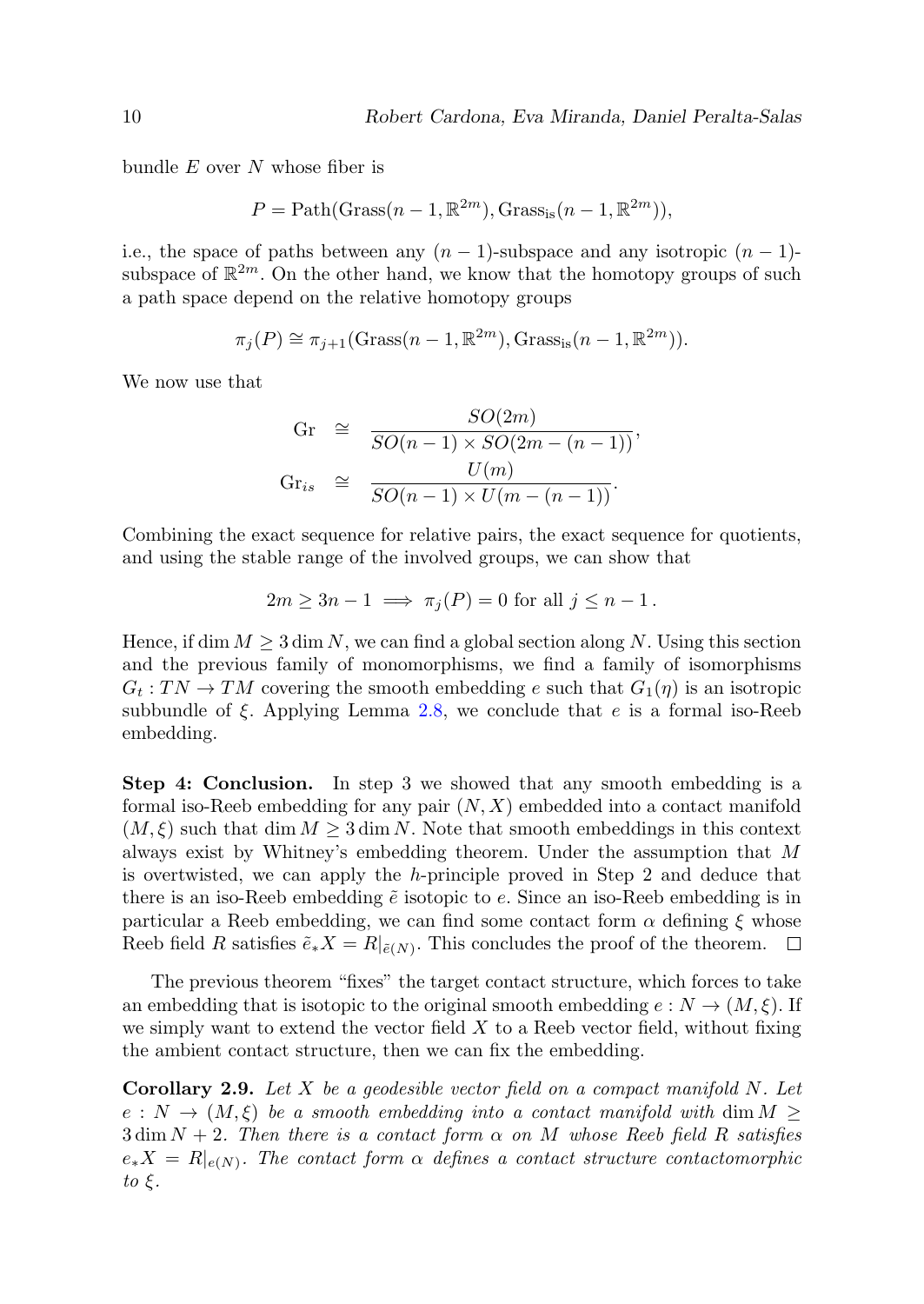*Proof.* It follows from Theorem [2.3](#page-5-1) that there is a Reeb embedding  $\tilde{e}$  (with respect to the contact structure  $\xi$ ) isotopic to e. According to Definition [2.2,](#page-5-0) there is a contact one-form  $\alpha'$  defining  $\xi$  such that the Reeb field  $R'$  of  $\alpha'$  satisfies  $\tilde{e}_*X$  =  $R'|_{\tilde{e}(N)}$ . Let  $\varphi_t$  be an isotopy of M such that  $\varphi_1 \circ \tilde{e} = e$ . Then  $\alpha := (\varphi_1^{-1})^* \alpha'$ is a contact one-form, defining a contact structure  $(\varphi_1)_*\xi$ , whose Reeb field  $R =$  $(\varphi_1)_*R'$  satisfies

$$
e_*X = (\varphi_1)_* \circ \tilde{e}_*X = (\varphi_1)_*R' = R,
$$

thus concluding the proof.

#### 2.2 Applications to universality

We are now ready to give some applications of Theorem [2.3.](#page-5-1) The following concept is inspired by Tao's definition of Euler-extendibility in [\[27\]](#page-23-4) (albeit it is different in the sense that it is adapted to the context of stationary solutions of the Euler equations).

**Definition 2.10.** A non-autonomous time-periodic vector field  $u_0(\cdot, t)$  on a compact manifold N is Euler-extendible if there exists an embedding  $e: N \times \mathbb{S}^1 \to \mathbb{S}^n$ for some dimension  $n > \dim N + 1$  (that only depends on the dimension of N), and an Eulerisable flow u on  $\mathbb{S}^n$ , such that  $e(N \times \mathbb{S}^1)$  is an invariant submanifold of u and  $e_*(u_0(\cdot,\theta) + \partial_\theta) = u|_{e(N \times \mathbb{S}^1)}$ ,  $\theta \in \mathbb{S}^1$ . If the non-autonomous field  $u_0(\cdot,t)$ is not time-periodic, we say that it is Euler-extendible if there exists a proper embedding  $e: N \times \mathbb{R} \to \mathbb{R}^n$  for some dimension  $n > \dim N + 1$  (that only depends on the dimension of N), and an Eulerisable flow u on  $\mathbb{R}^n$ , such that  $e(N \times \mathbb{R})$ is an invariant submanifold of u and  $e_*(u_0(\cdot,\theta) + \partial_\theta) = u|_{e(N \times \mathbb{R})}, \theta \in \mathbb{R}$ . If any non-autonomous dynamics  $u_0(\cdot, t)$  is Euler-extendible, we say that the stationary Euler flows are universal.

Roughly speaking, the extendibility of a non-autonomous dynamics implies that, in the appropriate local coordinates,  $u_0$  describes the "horizontal" behavior of the integral curves of the extended vector field  $u$ . Observe that the original vector field  $u_0$  is not assumed to be volume-preserving, although certainly u will be. We introduce another definition for embeddability of discrete dynamics.

<span id="page-10-0"></span>**Definition 2.11.** We say that a (orientation-preserving) diffeomorphism  $\phi: N \to$ N is Euler-embeddable if there exists an Eulerisable field u on  $\mathbb{S}^n$  (for some n that only depends on the dimension of  $N$ ) with an invariant submanifold exhibiting a cross-section diffeomorphic to  $N$  such that the first return map of  $u$  at this cross section is conjugate to  $\phi$ .

Two main corollaries of the previous construction can be expressed in terms of these two definitions.

<span id="page-10-1"></span>**Corollary 2.12** ([\[7\]](#page-22-2)). The stationary Euler flows are universal. Moreover, the dimension of the ambient manifold  $\mathbb{S}^n$  or  $\mathbb{R}^n$  is the smallest odd integer  $n \in$  ${3 \ dim N + 5, 3 \ dim N + 6}.$  In the time-periodic case, the extended field u is a steady Euler flow with a metric  $g = g_0 + \delta_P$ , where  $g_0$  is the canonical metric on  $\mathbb{S}^n$  and  $\delta_P$  is supported in a ball that contains the invariant submanifold  $e(N \times \mathbb{S}^1)$ .

 $\Box$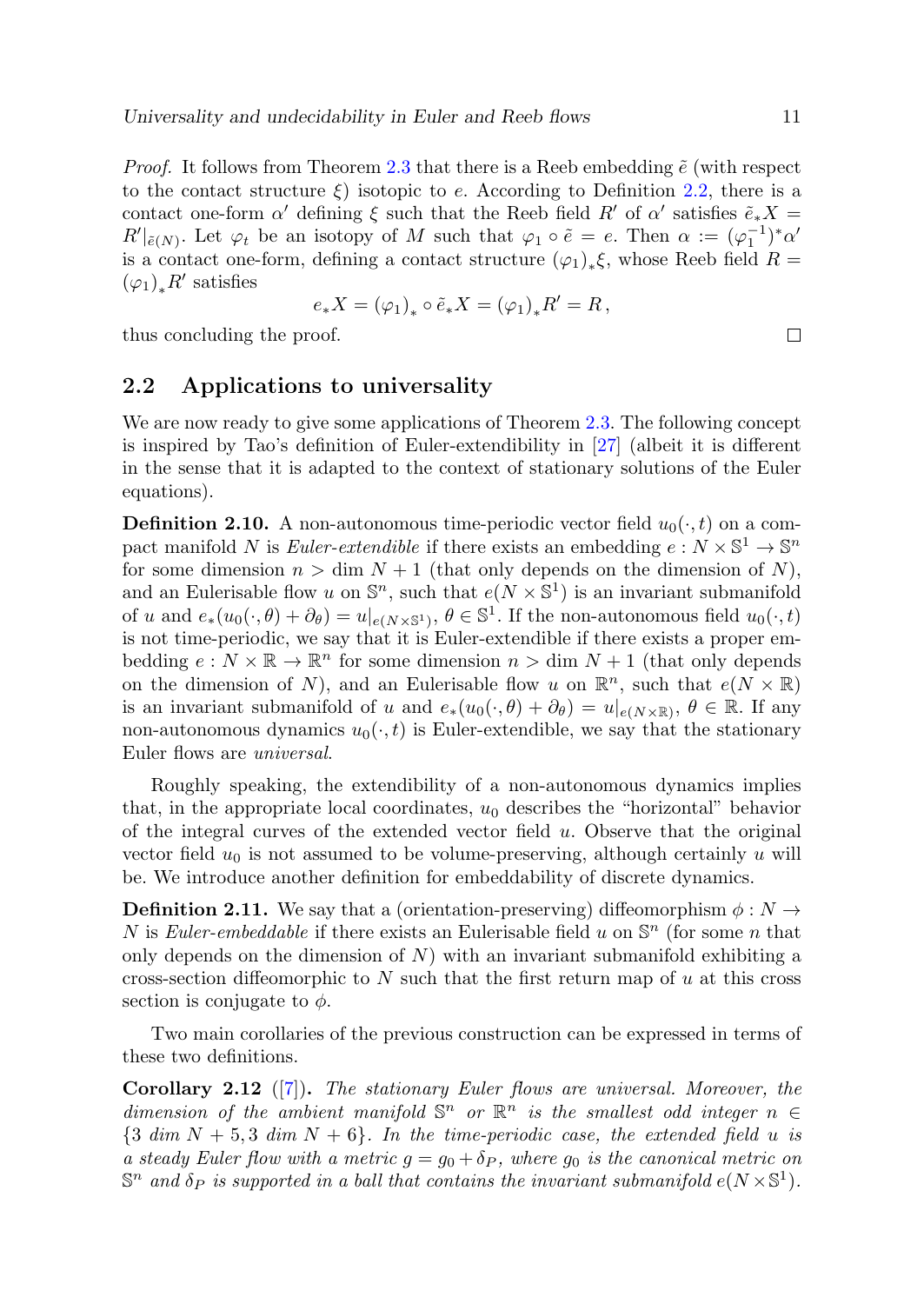It is clear that the extension to an Euler flow  $u$  is not unique, since Theorem [2.3](#page-5-1) shows that iso-Reeb embeddings exist in abundance. Corollary [2.9,](#page-9-0) via the correspondence Theorem [1.1,](#page-4-1) illustrates the flexibility of steady Euler flows in the sense that any fixed smooth embedding in high enough codimension can be realized as an invariant submanifold (with arbitrary induced geodesible dynamics) of a steady Euler flow. Our second corollary is expressed in terms of Definition [2.11.](#page-10-0)

**Corollary 2.13** ([\[7\]](#page-22-2)). Let N be a compact manifold and  $\phi$  an orientation-preserving diffeomorphism on N. Then  $\phi$  is Euler-embeddable in  $\mathbb{S}^n$ , where n is the smallest *odd integer*  $n \in \{3 \ dim N + 5, 3 \ dim N + 6\}.$ 

As in Corollary [2.12,](#page-10-1) the metric can also be assumed to be the canonical one outside an embedding of the mapping torus of N by  $\phi$ . This is ensured by applying Theorem [2.3](#page-5-1) with a tight contact sphere as the target contact manifold. The dimensional bounds can be slightly improved if we use an overtwisted contact sphere as target manifold, as explained after the statement of Theorem [2.3.](#page-5-1) In the following section, we shall introduce the concept of "Turing complete" flows, which are flows that are universal in a computational sense. Using the fact that there are diffeomorphisms that simulate any Turing machine (see [\[25\]](#page-23-2) for an example), and the fact that our construction via an h-principle is constructible (i.e., algorithmic), we obtain as a by-product that there is a Turing complete Euler flow on  $\mathbb{S}^{17}$ . In the next section, we will focus on this property and drastically improve the dimension of the ambient manifold.

# <span id="page-11-0"></span>3 A Turing complete steady Euler flow on  $\mathbb{S}^3$

In this section we review the construction of a Turing complete stationary Euler flow on a Riemannian three-sphere [\[8\]](#page-22-3). We end up by proving a new result (Corollary [3.7\)](#page-16-0) on the existence of Reeb flows (and their Beltrami counterparts) with orbits whose periodicity is undecidable.

#### 3.1 Turing machines and symbolic dynamics

A Turing machine is a mathematical model of a theoretical device manipulating a set of symbols on a tape following some specific rules. It receives, as input data, a sequence of symbols and, after a number of steps it might return as output another string of symbols. More concretely:

A Turing machine is defined via the following data:

- A finite set  $Q$  of "states" including an initial state  $q_0$  and a halting state  $q_{halt}$ .
- A finite set  $\Sigma$  which is the "alphabet" with cardinality at least two.
- A transition function  $\delta: Q \times \Sigma \longrightarrow Q \times \Sigma \times \{-1, 0, 1\}.$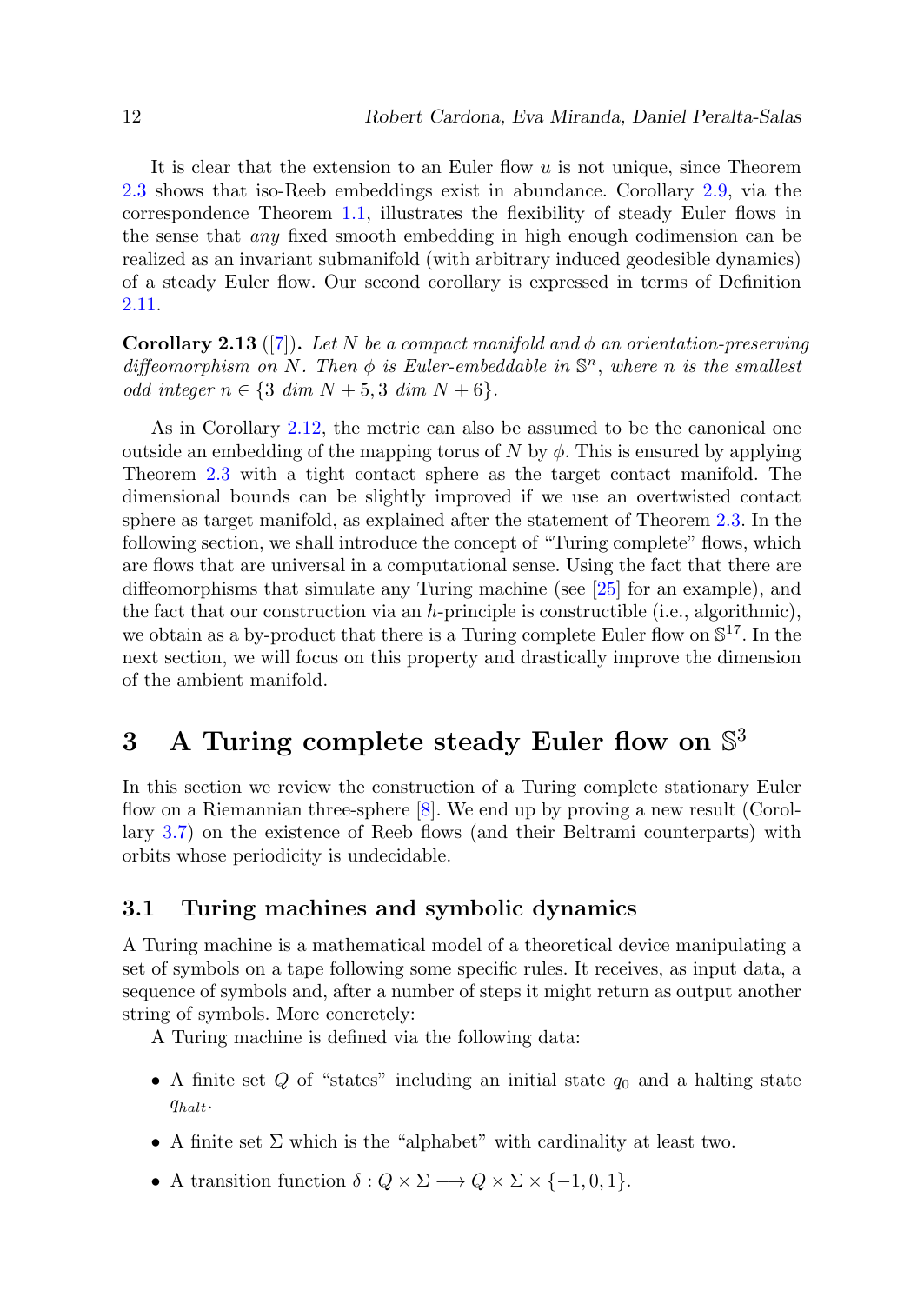We will denote by  $q \in Q$  the current state, and by  $t = (t_n)_{n \in \mathbb{Z}} \in \Sigma^{\mathbb{Z}}$  the current tape of the machine at a given step of the algorithm of the Turing machine. This gives a configuration  $(q, t)$  of the machine. In particular, the space of all possible *configurations* of a Turing machine is given by  $\mathcal{P} := Q \times \Sigma^{\mathbb{Z}}$ . The algorithm works as follows, for a given input tape  $t \in \Sigma^{\mathbb{Z}}$ .

- 1. Set the current state q as the initial state and the current tape t as the input tape.
- 2. If the current state is  $q_{halt}$  then halt the algorithm and return t as output. Otherwise compute  $\delta(q, t_0) = (q', t'_0, \varepsilon)$ , with  $\varepsilon \in \{-1, 0, 1\}$ .
- 3. Replace q with q' and  $t_0$  with  $t'_0$ , obtaining a modified tape  $\tilde{t} = (\dots t_{-1} \cdot t'_0 t_1 \dots)$ .
- 4. Shift  $\tilde{t}$  by  $\varepsilon$ , obtaining a new tape  $t'$ . The resulting configuration is  $(q', t')$ . Return to step (2).

Our convention is that  $\varepsilon = 1$  (resp.  $\varepsilon = -1$ ) corresponds to the left shift (resp. the right shift). This algorithm (determined by the transition function  $\delta$ ) induces a global transition function in the space of configurations  $\Delta: Q \setminus \{q_{halt}\} \times \Sigma^{\mathbb{Z}} \to \mathcal{P}$ , which sends a non-halting configuration in  $P$  to the configuration obtained after one step of the algorithm.

Remark. Without loss of generality, one can assume that the configurations of the machine are those pairs  $(q, t) \in Q \times \Sigma^{\mathbb{Z}}$  for which only a finite number of symbols in  $t$  are different from 0 (also called the "blank" symbol). We will not need this simplifying assumption in this section, although it is certainly useful in other constructions [\[6\]](#page-22-1).

The halting problem: In computability theory, the halting problem is the problem of determining, from a description of an arbitrary computer program and an input, whether the program will finish running (halting state), or continue to run forever. Alan Turing proved in 1936 that a general algorithm to solve the halting problem for all possible program-input pairs cannot exist. A key part of the proof is the formulation of a mathematical definition of a computer and program, which is the previously introduced notion of Turing machine; the halting problem is undecidable for Turing machines. The halting problem is historically important as it was one of the first problems to be proved undecidable.

Turing machines and universality An Eulerisable field on a manifold  $M$  is Turing complete if it can simulate any Turing machine. In fact, Turing machines can be simulated by dynamical systems in a large sense (a vector field, a diffeomorphism, a map, etc...). Following [\[25\]](#page-23-2), we give a formal definition of such a "simulation".

<span id="page-12-0"></span>**Definition 3.1.** Let X be a vector field on a manifold  $M$ . We say it is Turing complete if for any integer  $k \geq 0$ , given a Turing machine T, an input tape t,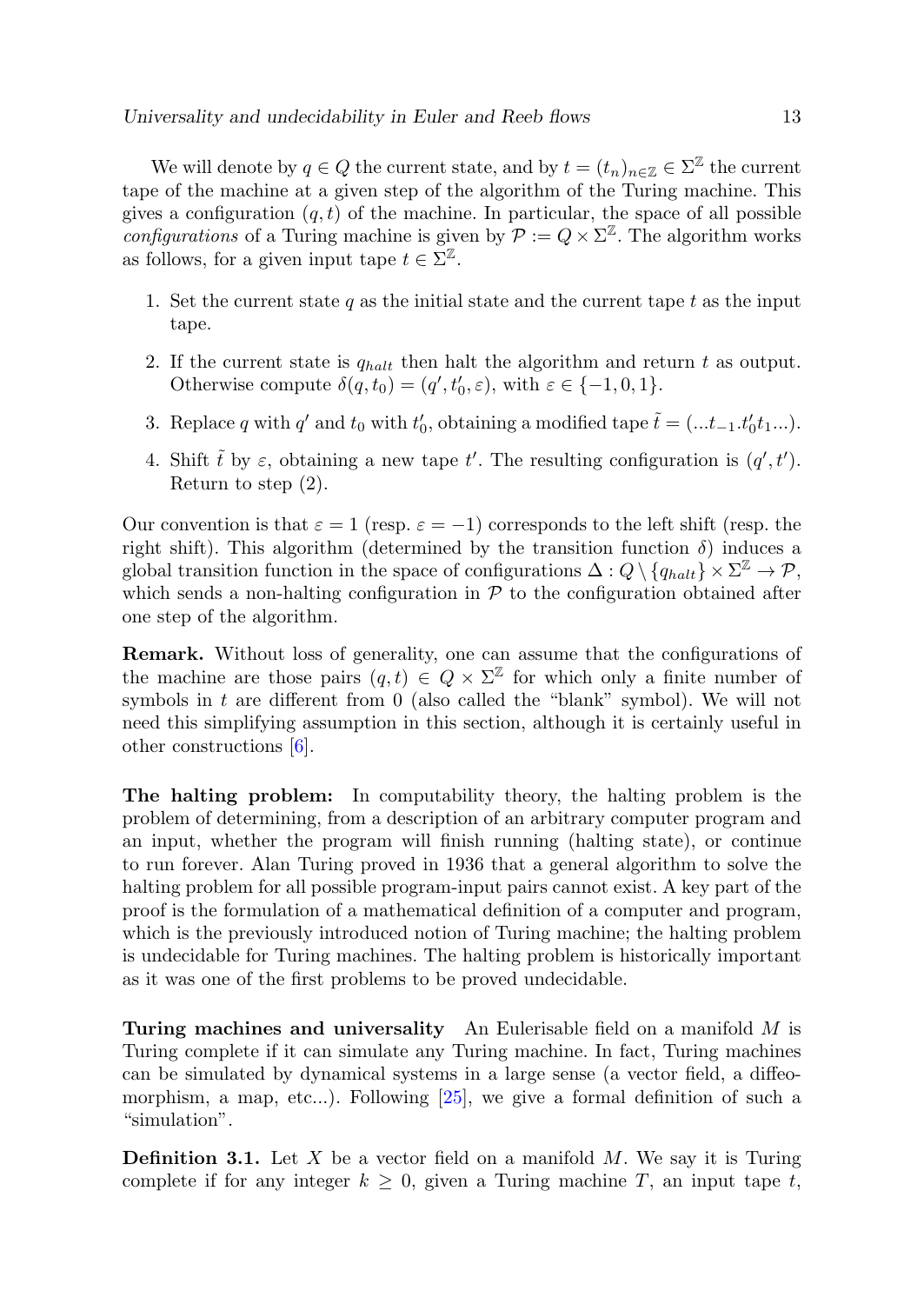and a finite string  $(t_{-k}^*,...,t_k^*)$  of symbols of the alphabet, there exist an explicitly constructible point  $p \in M$  and an open set  $U \subset M$  such that the trajectory of X through p intersects U if and only if T halts with an output tape whose positions − $k, \ldots, k$  correspond to the symbols  $t_{-k}^*, \ldots, t_k^*$ . A completely analogous definition holds for diffeomorphisms of M.

**Remark.** In the construction explained in this Section, the point  $p$  depends on  $T$ , the input and the finite string, while the open set  $U$  is always the same. In other constructions of Turing complete flows  $[25, 7, 5]$  $[25, 7, 5]$  $[25, 7, 5]$  $[25, 7, 5]$  $[25, 7, 5]$ , the point p only depends on  $T$  and the input, and the open set  $U$  depends on the finite string of the output. In particular, for a fixed machine and input we construct a point  $p$  and we can "measure" a posteriori what is the output of the machine up to some precision by looking which open sets are intersected by the trajectory of the flow through  $p$ .

**Remark.** One might as well avoid fixing a finite string of the output  $(t^*_{-k},...,t^*_{k})$ and just require that the machine halts if and only if the trajectory through p enters certain open set. As detailed in [\[8,](#page-22-3) Lemma 5.5], the computational power is the same with this simplification.

In 1991, Moore [\[17\]](#page-22-5) introduced the notion of generalized shift to be able to simulate any Turing machine; a generalized shift is a map that acts on the space of infinite sequences on a given finite alphabet.

Let A be an alphabet and  $S \in A^{\mathbb{Z}}$  an infinite sequence. A generalized shift  $\phi: A^{\mathbb{Z}} \to A^{\mathbb{Z}}$  is specified by two maps F and G which depend on a finite number of specified positions of the sequence in  $A^{\mathbb{Z}}$ . Denote by  $D_F = \{i, ..., i + r - 1\}$  and  $D_G = \{j, ..., j+l-1\}$  the sets of positions on which F and G depend, respectively. These functions take a finite number of different values since they depend on a finite number of positions. The function G modifies the sequence only at the positions indicated by  $D_G$ :

$$
G: Al \longrightarrow Al
$$

$$
(s_j...s_{j+l-1}) \longmapsto (s'_j...s'_{j+l-1})
$$

Here  $s_j...s_{j+l-1}$  are the symbols at the positions  $j, ..., j+l-1$  of an infinite sequence  $S \in A^{\check{\mathbb{Z}}}$ .

On the other hand, the function F assigns to the finite subsequence  $(s_i, ..., s_{i+r-1})$ of the infinite sequence  $S \in A^{\mathbb{Z}}$  an integer:

$$
F: A^r \longrightarrow \mathbb{Z}.
$$

The generalized shift  $\phi: A^{\mathbb{Z}} \to A^{\mathbb{Z}}$  corresponding to F and G is defined as follows:

- Compute  $F(S)$  and  $G(S)$ .
- Modify S changing the positions in  $D_G$  by the function  $G(S)$ , obtaining a new sequence  $S'$ .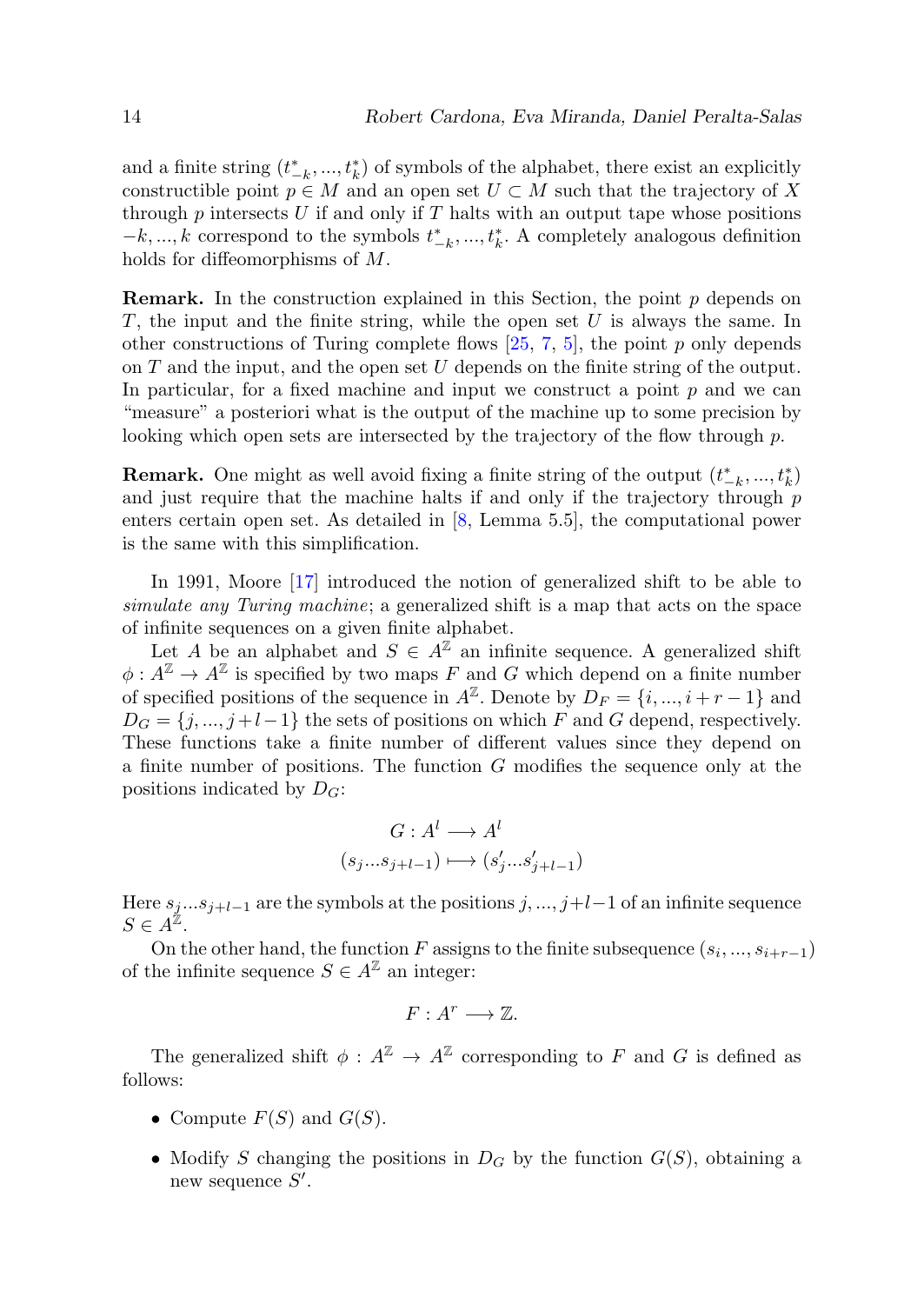• Shift S' by  $F(S)$  positions. That is, we obtain a new sequence  $s_n'' = s_{n+F(S)}'$ for all  $n \in \mathbb{Z}$ .

The sequence  $S''$  is then  $\phi(S)$ .

Given a Turing machine there is a generalized shift  $\phi$  conjugate to it. Conjugation means that there is an injective map  $\varphi : \mathcal{P} \to A^{\mathbb{Z}}$  such that the global transition function of the Turing machine is given by  $\Delta = \varphi^{-1} \phi \varphi$ . In fact, if the Turing machine is reversible, it can be shown that the generalized shift is bijective.

Key observation: Generalized shifts are conjugate to maps of the *square* Cantor set  $C^2 := C \times C \subset I^2$ , where C is the (standard) Cantor ternary set in the unit interval  $I = [0, 1]$ .

**Point assignment:** take  $A = \{0, 1\}$  (this can be assumed without loss of generality). Given  $s = (...s_{-1}.s_0s_1...) \in A^{\mathbb{Z}}$ , we can associate to it an *explicitly* constructible point in the square Cantor set. We just express the coordinates of the assigned point in base 3: the coordinate y corresponds to the *expansion*  $(y_0, y_1, \ldots)$ where  $y_i = 0$  if  $s_i = 0$  and  $y_i = 2$  if  $s_i = 1$ . Analogously, the coordinate x corresponds to the *expansion*  $(x_1, x_2, ...)$  in base 3 where  $x_i = 0$  if  $s_{-i} = 0$  and  $x_i = 2$  if  $s_{-i} = 1$ .

Moore proved that any generalized shift is conjugate to the restriction on the square Cantor set of a piecewise linear map defined on blocks of the Cantor set in  $I<sup>2</sup>$ . This map consists of finitely many area-preserving linear components. If the generalized shift is bijective, then the image blocks are pairwise disjoint. An example is depicted in Figure [3.1.](#page-12-0) Each linear component is the composition of two linear maps: a *translation* and a positive (or negative) power of the *horseshoe* map (or the Baker's map).



Figure 1: Example of a map by blocks of the square Cantor set.

#### 3.2 Area-preserving maps and Turing complete Reeb flows

In [\[8\]](#page-22-3) we proved that any bijective generalized shift, understood as a map of the square Cantor set onto itself, can be extended as an area-preserving diffeomorphism of the disk which is the identity on the boundary. The proof of this result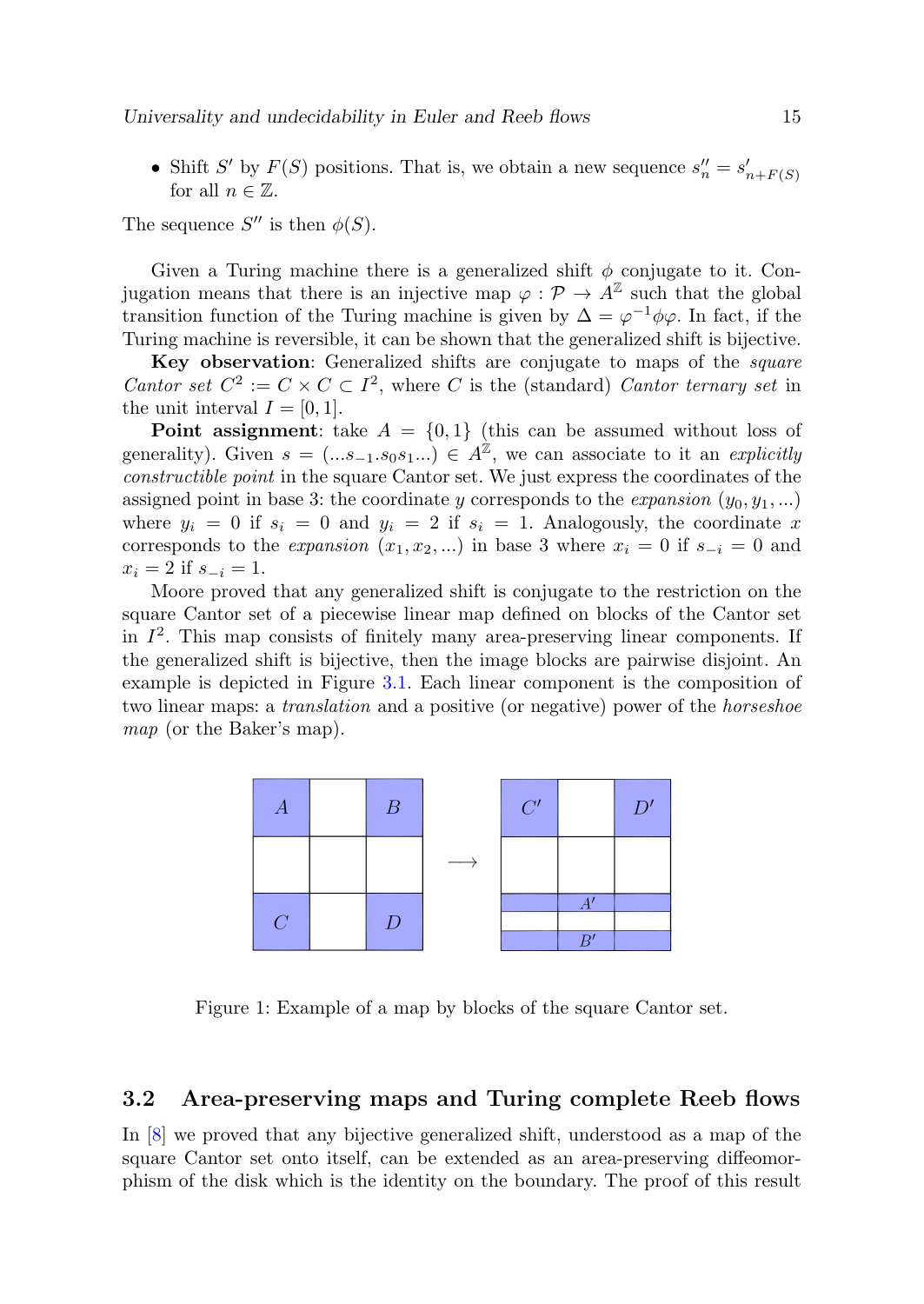combines three ingredients: the aforementioned piecewise linear map defined on Cantor blocks, an explicit geometric construction using the homotopy extension property, and Moser's path method to ensure that the diffeomorphism that we obtain is area-preserving. The precise statement is the following:

<span id="page-15-0"></span>**Proposition 3.2.** For each bijective generalized shift and its associated map of the square Cantor set  $\phi$ , there exists an area-preserving diffeomorphism of the disk  $\varphi: D \to D$  which is the identity in a neighborhood of  $\partial D$  and whose restriction to the square Cantor set is conjugate to  $\phi$ .

Now the idea to construct a Turing complete Reeb flow is to take a Turing complete bijective generalized shift (which exists because there are universal Turing machines that are reversible). Proposition [3.2](#page-15-0) hence implies the existence of a Turing complete area-preserving diffeomorphism of the disk which is the identity on the boundary, as detailed in [\[8,](#page-22-3) Theorem 5.2]. Using a suspension construction in contact geometry we can then show that any area-preserving diffeomorphism of the disk can be realized as the first-return map on a cross section of a Reeb flow on any contact three-manifold. In particular, taking the aforementioned Turing complete diffeomorphism we conclude the existence of Turing complete Reeb flows. More precisely:

<span id="page-15-1"></span>**Theorem 3.3.** Let  $(M, \xi)$  be a contact 3-manifold and  $\varphi : D \to D$  an areapreserving diffeomorphism of the disk which is the identity (in a neighborhood of) the boundary. Then there exists a defining contact form  $\alpha$  whose associated Reeb vector field R exhibits a Poincaré section with first return map conjugate to  $\varphi$ . In particular, there exists a Reeb field R on  $(M,\xi)$  which is Turing complete (in the sense of Definition [3.1\)](#page-12-0).

Combining Proposition [3.2,](#page-15-0) Theorem [3.3](#page-15-1) and the correspondence Theorem [1.1](#page-4-1) between Beltrami fields and Reeb flows, we obtain the desired result for stationary Euler flows.

<span id="page-15-2"></span>**Corollary 3.4.** There exists an Eulerisable field  $X$  on  $\mathbb{S}^3$  that is Turing complete. The metric  $g$  that makes  $X$  a solution of the stationary Euler equations can be assumed to be the round metric in the complement of an embedded solid torus.

The fact that the metric can be assumed to be the round one in the complement of an embedded solid torus needs some explanation. When applying Theorem [3.3,](#page-15-1) we take as ambient manifold the standard contact sphere  $(\mathbb{S}^3, \xi_{std})$ . Then, the contact form whose Reeb field realizes a given area-preserving diffeomorphism of the disk as a Poincaré map can be chosen to coincide with the standard contact form  $\alpha_{std}$  outside a solid torus. To conclude, one can check that the metric associated to  $\alpha$  via Theorem [1.1](#page-4-1) can be taken to be the round one whenever  $\alpha$  coincides with  $\alpha_{std}$ .

Remark. The construction of a Turing complete Reeb flow in Theorem [3.3](#page-15-1) is obtained by choosing a particular reversible universal Turing machine and realizing its associated generalized shift as the first return map of the flow restricted to a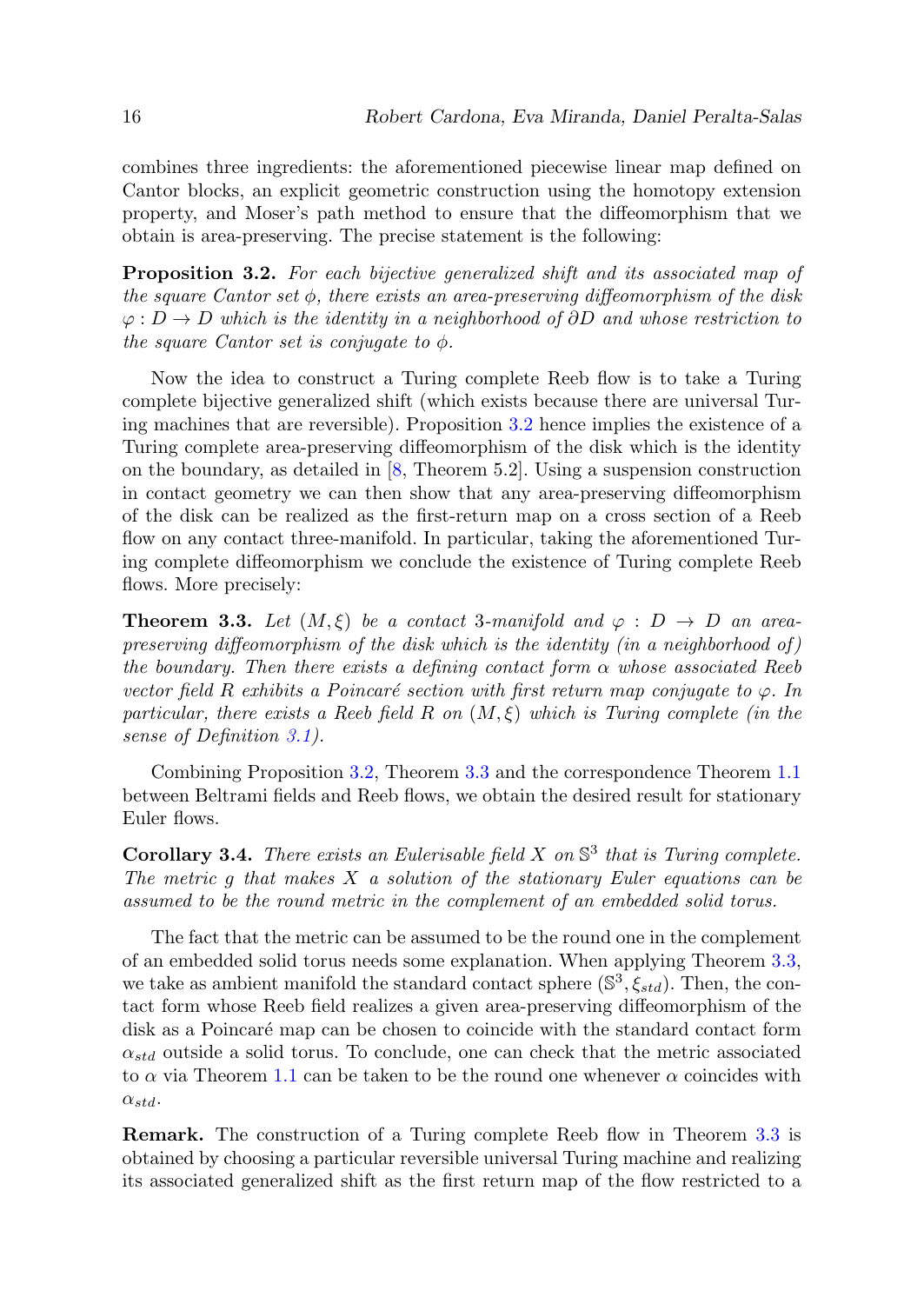square Cantor set on a Poincaré section (see Proposition  $3.2$ ). Had we chosen another reversible Turing machine (not necessarily universal), its dynamics would have been induced in the square Cantor set via the first return map of a Reeb flow. We will use this observation in Corollary [3.8.](#page-19-1)

#### 3.3 Undecidable dynamical properties in Reeb dynamics

In this subsection, we prove some new corollaries that follow from our construction in [\[8\]](#page-22-3). A straightforward implication of Theorem [3.3](#page-15-1) is the existence of certain phenomena of contact dynamics that are undecidable. Specifically, there is no algorithm to assure that a Reeb trajectory will pass through a certain region of space in finite time. The precise formulation of this result is the following:

**Corollary 3.5.** Let R be a Turing complete Reeb flow on  $(M, \xi)$ . Then there exist an explicitly constructible compact set of points  $K \subset M$  and an explicit open set  $U \subset M$  such that it is undecidable to determine if the (positive) integral curves of R through the points in K will intersect the set U.

A variation of our construction also allows us to construct a Reeb field R for which there exist explicit points on  $M$  such that the problem of determining if the orbit of  $R$  through each of these points is closed is undecidable. The use of generalized shifts to find orbits whose periodicity is undecidable was also discussed by Moore in [\[17\]](#page-22-5).

The aforementioned result follows from this auxiliary lemma.

<span id="page-16-1"></span>**Lemma 3.6.** There exists a Turing machine  $T'$  such that:

- 1. It is reversible.
- 2. The image of the first component of the transition function  $\delta$  does not contain  $q_0$ .
- 3. It satisfies the "restart" property: if  $T'$  halts with input  $(q_0, t)$ , then it halts with output  $(q_{halt}, t)$ .
- $4. T'$  is universal in the following sense: the halting of any Turing machine  $T$ and input  $c_0$  is equivalent to the halting of  $T'$  for some explicit input (which depends on  $T$  and  $c_0$ ).

We are now ready to prove the undecidability of determining whether a trajectory is periodic or not:

<span id="page-16-0"></span>**Corollary 3.7.** Let  $(M, \xi)$  be a three-dimensional contact manifold. Then there is a contact form  $\alpha$  defining  $\xi$  whose associated Reeb field R satisfies that there are explicit points on M for which determining whether the orbit through one of those points is periodic or not is an undecidable problem.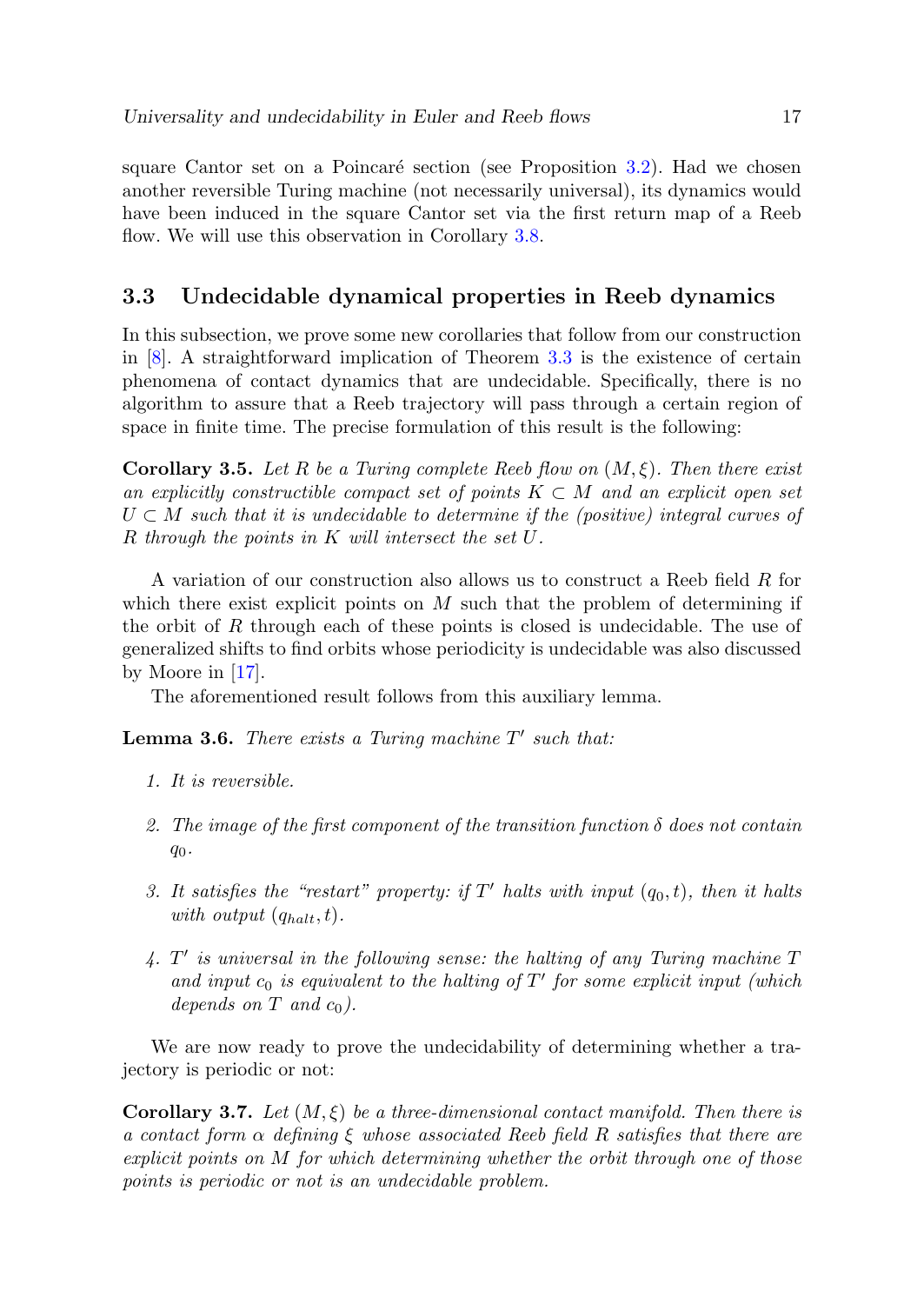*Proof.* Let  $T = (Q, q_0, q_{halt}, \Sigma, \delta)$  be a universal Turing machine as in Lemma [3.6.](#page-16-1) We extend the transition function via  $\delta(q_{halt}, t) = (q_0, t, 0)$ , and construct a generalized shift  $\phi$  conjugate to T by a map  $\varphi$ . Then given any input  $(q_0, t)$ , the orbit of  $\phi$  through  $\varphi(q_0, t)$  is periodic if and only if T halts with input  $(q_0, t)$ .

The map  $\phi$  is bijective (since T is reversible), and by Proposition [3.2](#page-15-0) we can find an area-preserving diffeomorphism of the disk  $F: D \to D$  (which is the identity in a neighborhood of the boundary) whose restriction to the square Cantor set is conjugate to  $\phi$ . Using Proposition [3.3,](#page-15-1) we construct a contact form  $\alpha$  defining  $\xi$ whose Reeb flow has a cross-section with a first return map that is conjugate to  $F$ . It is then obvious that the orbit of the Reeb flow through a point representing an input of the Turing machine is periodic if and only if T halts with such an input. The result then follows from the undecidability of the halting problem. □

Other special orbits can be constructed using the fact that the Turing machine is universal. For example, it is possible to construct an explicit point  $p$  such that the orbit of the Reeb flow through  $p$  is closed if and only if there is a counterexample to the Riemann hypothesis (using a discrete equivalent formulation [\[25\]](#page-23-2)), and similarly with many other open problems in mathematics. This is achieved by constructing an initial input associated to a Turing machine which halts upon finding a counterexample.

Let us now give a proof of the auxiliary Lemma [3.6.](#page-16-1)

Proof of Lemma [3.6.](#page-16-1) We construct the Turing machine with the "restart" property by formalizing the construction sketched in [\[16,](#page-22-17) Theorem 8], even though there are several ways to construct it (another one is depicted in [\[17,](#page-22-5) p 220]). As explained in [\[18,](#page-22-18) Section 6.1.2], we can find a reversible universal Turing machine  $T = (Q, q_0, q_{halt}, \Sigma, \delta)$  which satisfies property 2: the initial state cannot be reached from any other state. Let us construct a universal Turing machine  $T'$  starting from T, which satisfies 1, 2 and 3.

This Turing machine is of the form  $T' = (Q', q_0, q_{halt}, \Sigma, \delta')$ . The space of states  $Q'$  is given by

$$
Q' = (Q_0 \times \{-1, +1\}) \cup \{q_0, q_{halt}\},\
$$

where  $Q_0 := Q \setminus \{q_0\}$ . We basically take two copies of each state in Q except for  $q_0$ , and add  $q_0, q_{halt}$ . The sign in  $\{-1, +1\}$  denotes the "direction" of the computation, a concept that will become clear in the construction. To simplify, for any state  $q \in Q \setminus \{q_0, q_{halt}\},$  we denote by  $q_+ = q \times \{+1\} \in Q'$  and  $q_- = q \times \{-1\} \in Q'.$ The halting state of T' is  $q_{halt}$ , even if there are two additional states  $q_{halt} \times \{1\}$ and  $q_{halt} \times \{-1\}$  that we denote by  $q_{halt}^+$  and  $q_{halt}^-$ .

For any input of T, given by  $(q_0, t)$ , we associate the input  $(q_0, t)$  of T'. For any pair of the form  $(q_+, t)$  with  $q \in Q \setminus \{q_0, q_{halt}\}\,$ , we define the transition function of  $T'$  exactly as the transition function  $\delta$ . To formalize this, we introduce the notation  $(\tilde{q},t_0,\varepsilon) = \delta(q,t_0)$ . Then

$$
\delta'(q_+, t_0) := (\tilde{q}_+, \tilde{t}_0, \varepsilon).
$$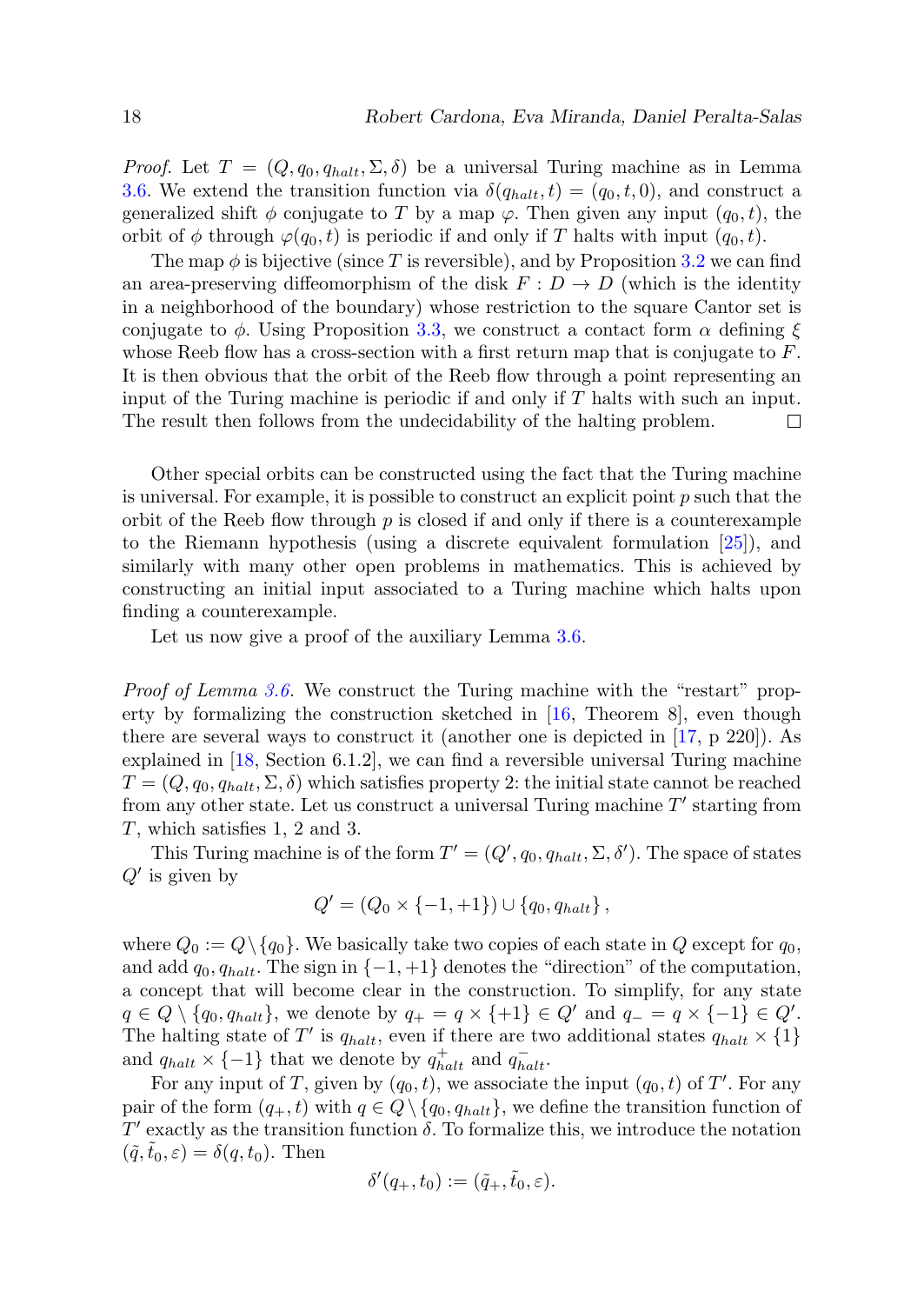This is always well defined since  $\tilde{q}$  is never equal to  $q_0$ . Similarly, for the initial state  $q_0$  we also use the notation  $(\tilde{q},\tilde{t}_0,\varepsilon)=\delta(q_0,t_0)$  and we define

$$
\delta'(q_0, t_0) := (\tilde{q}_+, \tilde{t}_0, \varepsilon).
$$

When the machine reaches the state  $q_{halt}^+$  (which happens when T halts with that input), we reverse the computation by defining

$$
\delta'(q_{halt}^+, t_0) := (q_{halt}^-, t_0, 0). \tag{3.1}
$$

The idea now is that instead of halting with the output of  $T$ , we swapped to a "reverse the computations" phase to undo the computations. For the states  $q_{halt}^$ and  $q_$  with  $q \notin \{q_0, q_{halt}\}\$ , we define T' as the inverse Turing machine: a step of  $T'$  for a pair the form  $(q_-, t_0)$  is given by  $T^{-1}$ . See for instance [\[18,](#page-22-18) Section 5.1.4] for the construction of the inverse machine  $T^{-1}$ , which is also reversible. Denote by  $\delta^{-1}$  the transition function of  $T^{-1}$ ; notice that  $\delta^{-1}$  is not defined on the state  $q_0$  by property 2. Then, for  $q \in Q \setminus \{q_0, q_{halt}\}\$ , if we set  $\delta^{-1}(q, t_0) = (\tilde{q}, \tilde{t}_0, \varepsilon)$ , we define

$$
\delta'(q_-, t_0) := (\tilde{q}_-, \tilde{t}_0, \varepsilon), \text{ if } \tilde{q} \neq q_0.
$$

If  $\delta^{-1}(q, t_0) = (q_0, \tilde{t}_0, \varepsilon)$ , it means that we have returned to the input configuration so we can define instead:

$$
\delta'(q_-, t_0) := (q_{halt}, \tilde{t}_0, \varepsilon).
$$
\n(3.2)

Similarly for  $q_{halt}^-$ , if  $\delta^{-1}(q_{halt}, t_0) = (\tilde{q}, \tilde{t}_0, \varepsilon)$ , we define

$$
\delta'(q_{halt}^-, t_0) = (\tilde{q}_-, \tilde{t}_0, \varepsilon) \text{ if } \tilde{q} \neq q_0
$$

and if  $\tilde{q} = q_0$  then

<span id="page-18-0"></span>
$$
\delta'(q_{halt}^-, t_0) = (q_{halt}, \tilde{t}_0, \varepsilon). \tag{3.3}
$$

Notice that the image state  $\tilde{q}$  via  $\delta^{-1}$  cannot be  $q_{halt}$  because the transition function  $\delta$  is not defined when  $q = q_{halt}$ .

The global transition function of  $T'$  on configurations with states  $q_0, q_+$  coincides with the global transition function of T, where  $q_{halt}^+$  is identified with the halting state of T. Accordingly, it is injective there. Similarly, the global transition function on configurations with states  $q_-\,$  and  $q_{halt}$  coincides with that of  $T^{-1}$ , where  $q_{halt}$  is identified with the halting state of T' and  $q_{halt}^-$  is identified with the initial state of T'. So it is also injective there. Each configuration with state  $q_{halt}^+$ is sent to the same configuration with state  $q_{halt}^-$  in a trivial injective way. Summarizing, the global transition function of  $T'$  is injective everywhere so  $T'$  is reversible

The machine  $T'$  satisfies 2, since  $q_0$  cannot be reached from  $\delta$ , and in our construction we attain  $q_{halt}$  instead of  $q_0$  when  $\delta^{-1}$  is applied according to equation  $(3.3)$ . The machine is universal since its halting is equivalent to the halting of T. Indeed, observe that the states of the form  $q_$  in  $T'$  can only be reached if T halted, and  $q_{halt}$  can only be reached through negative states. This shows that if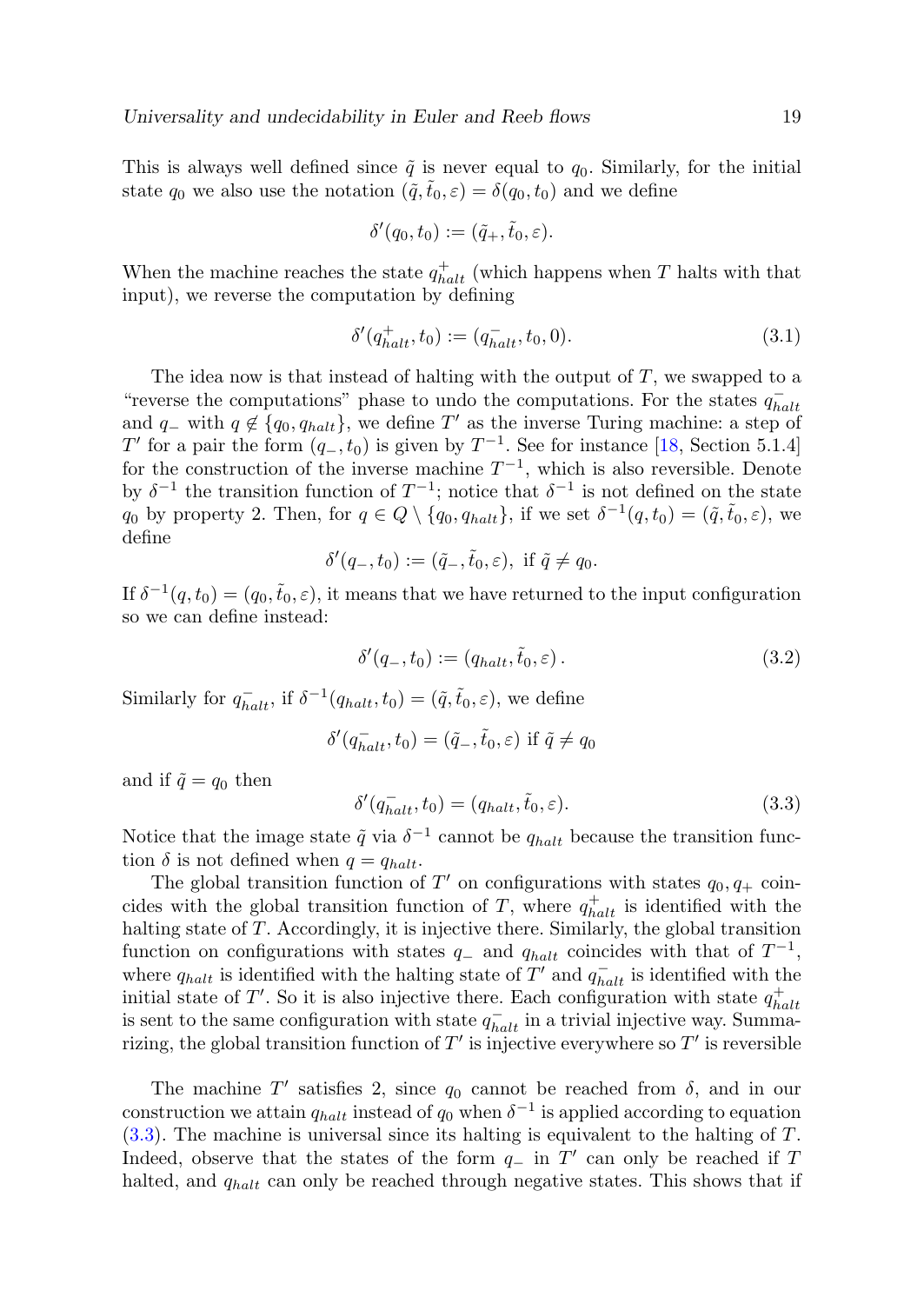T does not halt with input  $(q_0, t)$  then T' does not halt. On the other hand if T halts,  $T'$  will eventually reach a negative state, reverse the computation and reach  $q_{halt}$ . In fact, T halts with input  $(q_0, t)$  if and only if T' halts with the same input. This shows that  $T'$  is universal.

Property 3 is also satisfied by construction. Whenever  $T'$  halts with input  $(q_0, t)$ , it will reach a  $q_{halt}^+$ , then  $q_{halt}^-$  and reverse the computation to halt with configuration  $(q_{halt}, t)$ .

Remark. Since any Turing machine can be simulated by a reversible Turing machine that satisfies property 2 (see e.g.  $[18, \text{ Section } 6.1.2]$  $[18, \text{ Section } 6.1.2]$ ), the construction presented in the proof of Lemma [3.6](#page-16-1) allows one to start from any reversible Turing machine  $T$ , obtaining a reversible Turing machine  $T'$  which halts on the same inputs than  $T$  and has the "restart" property. In particular, any undecidable property associated to the inputs of  $T$  that halt is inherited by the inputs of  $T'$ .

Finally, we can mention a corollary which serves as a sample of dynamical properties of Reeb flows which simulate Turing machines that can be easily shown to be undecidable. Such undecidable properties are inherent to Turing machines and their associated generalized shifts [\[17,](#page-22-5) Theorem 10]. A key ingredient is Rice's theorem in computability theory, which in particular shows that non-trivial questions about the set of inputs for which the Turing machine halts are undecidable [\[23\]](#page-23-7). The following result is then a straightforward consequence of the previous Remark, the Remark after Corollary [3.4,](#page-15-2) and the existence of reversible Turing machines for which determining if the set of inputs that halt is dense (in the set of all inputs), has cardinality at least  $k \geq 0$ , etc. is undecidable.

<span id="page-19-1"></span>**Corollary 3.8.** Let  $(M, \xi)$  be a three-dimensional contact manifold. Then there is a contact form  $\alpha$  defining  $\xi$  and a compact set  $K \subset M$  invariant by the associated Reeb field R for which the following questions on the dynamics of R are undecidable (we remark that  $\alpha$  depends on each question):

- Are there at least  $k \geq 0$  periodic orbits on  $K$ ?
- Is the set of periodic orbits dense in  $K$ ?
- For a given  $\mu > 0$ , is the set of periodic orbits on K of measure greater than  $\mu$ ?

In the previous corollary, the set  $K$  is simply the union of orbits which intersect the points associated to inputs (these points lie on a finite union of blocks of the square Cantor set, see [\[8\]](#page-22-3)).

## <span id="page-19-0"></span>4 Time dependent solutions of Euler and Navier-Stokes

In the previous sections we have focused on stationary solutions to the Euler equations, first in high dimensions as a consequence of a new h-principle for Reeb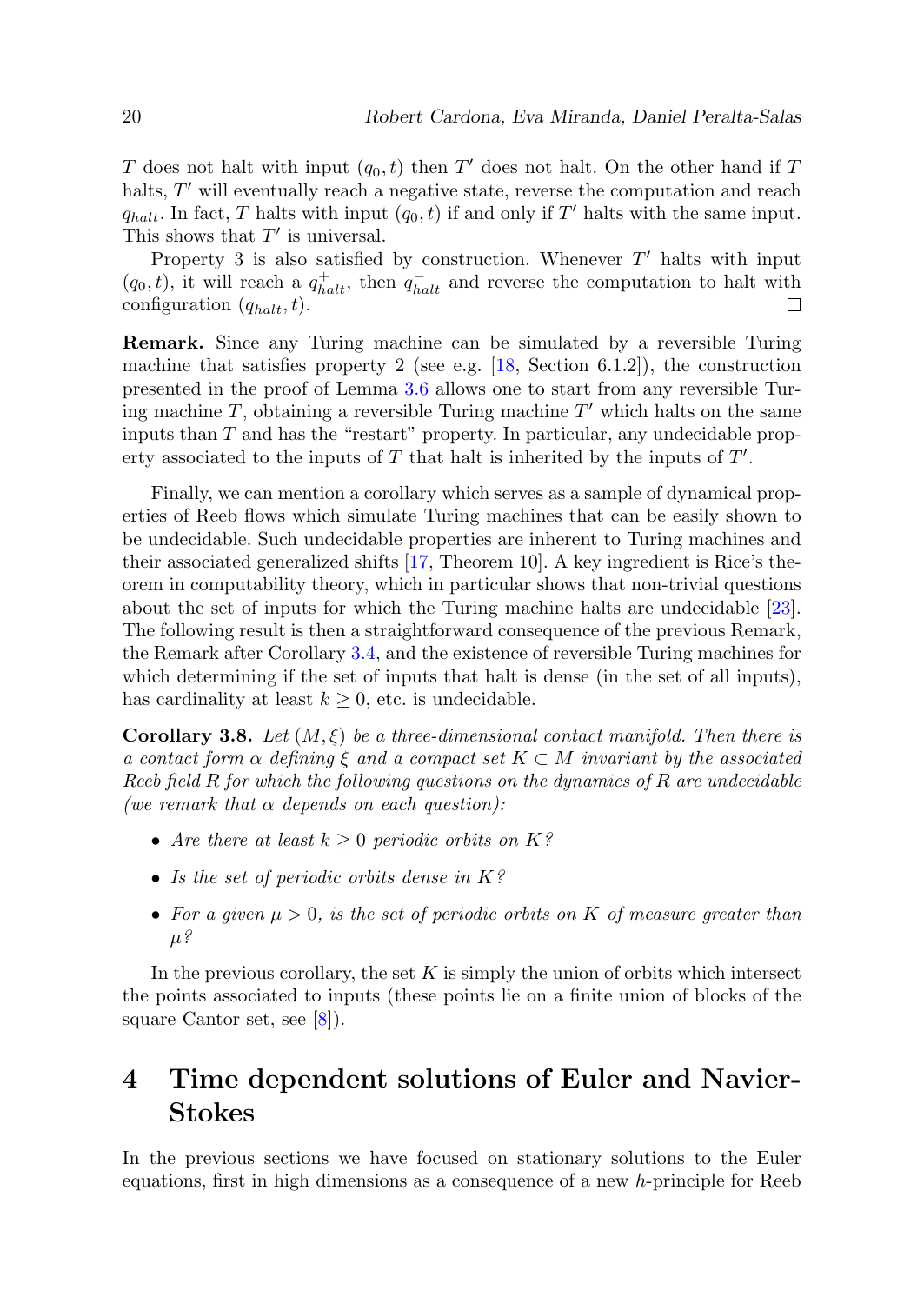embeddings, and then in dimension three using the power of symbolic dynamics. However, recall that the original motivation in [\[26,](#page-23-3) [27,](#page-23-4) [28\]](#page-23-0) was to find a Turing complete time-dependent solution. The time-dependent Euler equations on a Riemannian manifold  $(M, g)$  define a dynamical system on the space of volumepreserving vector fields of the ambient manifold  $\mathfrak{X}^{\infty}_{vol}(M)$ . The following definition of Turing completeness is adapted to this context by analogy with Definition [3.1.](#page-12-0)

**Definition 4.1.** Let  $(M, g)$  be a Riemannian manifold. The Euler equations on  $(M, g)$  are Turing complete if the following property is satisfied. For any integer  $k \geq 0$ , given a Turing machine T, an input tape t, and a finite string  $(t^*_{-k},...,t^*_{k})$  of symbols of the alphabet, there exist an explicitly constructible vector field  $X_0 \in$  $\mathfrak{X}^{\infty}_{vol}(M)$  and a constructible open set  $U \subset \mathfrak{X}^{\infty}_{vol}(M)$  such that the solution to the Euler equations with initial datum  $X_0$  is smooth for all time and intersects U if and only if T halts with an output tape whose positions  $-k, ..., k$  correspond to the symbols  $t_{-k}^*,...,t_k^*$ .

In our recent article [\[6\]](#page-22-1), we use a remarkable embedding theorem by Torres de Lizaur [\[29\]](#page-23-6) (building on a previous embedding theorem into time-dependent Euler flows by Tao [\[26\]](#page-23-3)) and the construction of Turing complete polynomial nonautonomous ODEs [\[13\]](#page-22-19), to obtain Turing complete time-dependent solutions to the Euler equations:

**Theorem 4.2** ([\[6\]](#page-22-1)). There exists a (constructible) compact Riemannian manifold  $(M, g)$  such that the Euler equations on  $(M, g)$  are Turing complete. In particular, the problem of determining whether a certain solution to the Euler equations with initial datum  $X_0$  will reach a certain open set  $U \subset \mathfrak{X}^\infty_{vol}(M)$  is undecidable.

This solves the question of the Turing universality of the time-dependent Euler equations in high dimensions with general Riemannian metrics.

We finish this article presenting an application of Corollary [3.4](#page-15-2) in the context of the Navier-Stokes equations (following [\[7\]](#page-22-2)). These equations describe the dynamics of an incompressible fluid flow with viscosity. On a Riemannian 3-manifold  $(M, g)$ they read as [\[1\]](#page-21-1)

<span id="page-20-0"></span>
$$
\begin{cases} \frac{\partial}{\partial t} X + \nabla_X X - \nu \Delta X = -\nabla p, \\ \text{div } X = 0, \\ X(t = 0) = X_0, \end{cases}
$$
\n(4.1)

where  $\nu > 0$  is the viscosity. In what follows, the differential operators are computed with respect to the metric g, and  $\Delta$  stands for the Hodge Laplacian (whose action on a vector field is defined as  $\Delta X := (\Delta X^{\flat})^{\sharp}$ .

Let us analyze what happens with the solution  $X(t)$  when we take the Turing complete vector field  $X_0$  constructed in Corollary [3.4](#page-15-2) as initial condition (for the Navier-Stokes equations with the metric g that makes  $X_0$  a stationary Euler flow). Specifically, using that  $\text{curl}_g(X_0) = X_0$ , the solution to Equation [\(4.1\)](#page-20-0) with initial datum  $X(t=0) = MX_0, M>0$  a real constant, is easily seen to be

$$
\begin{cases} X(\cdot, t) = MX_0(\cdot)e^{-\nu t}, \\ p(\cdot, t) = c_0 - \frac{1}{2}M^2e^{-2\nu t}g(X_0, X_0), \end{cases}
$$
\n(4.2)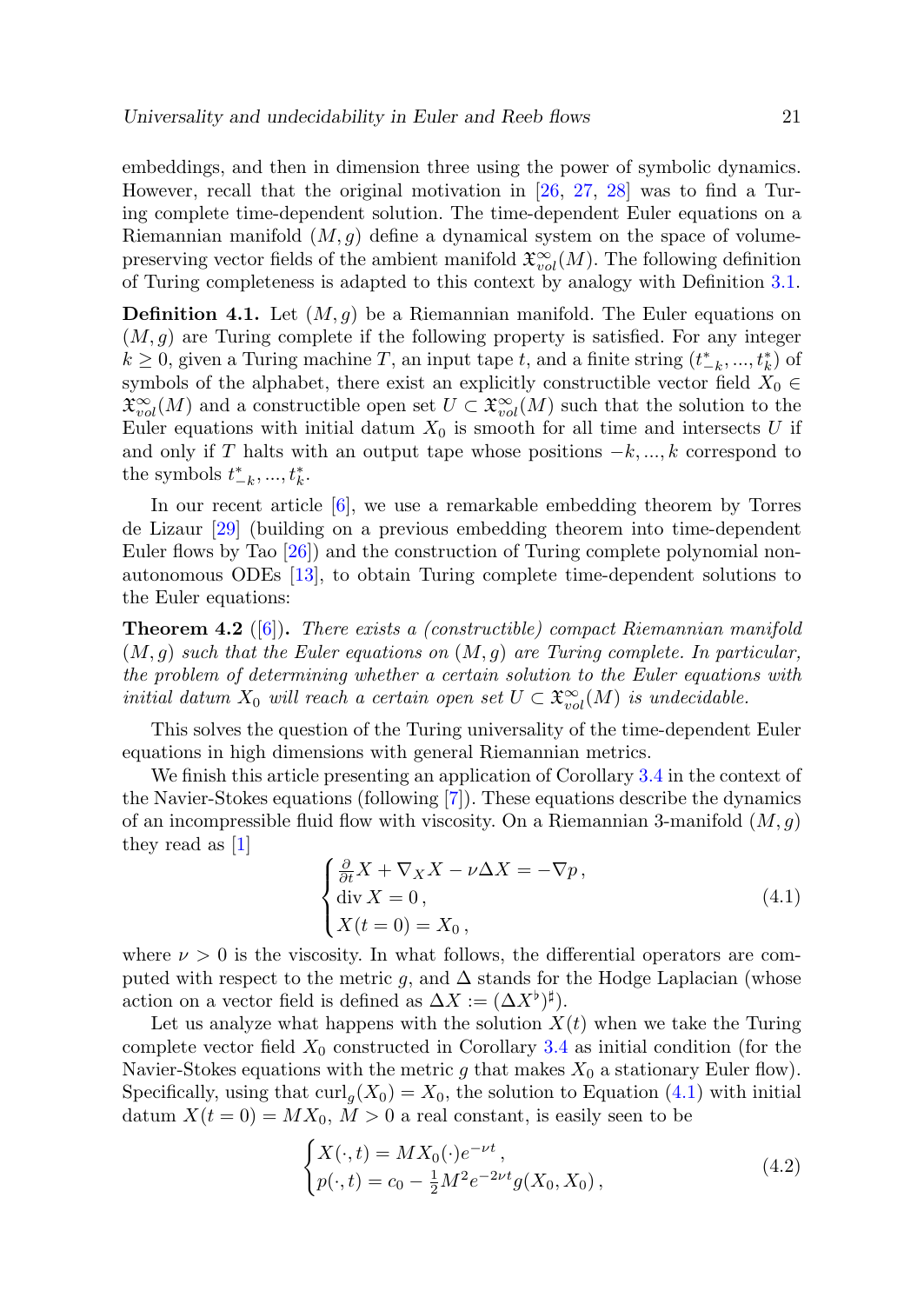for any constant  $c_0$ . The integral curves (fluid particle paths) of the non-autonomous field  $X$  solve the ODE

$$
\frac{dx(t)}{dt} = Me^{-\nu t}X_0(x(t)).
$$

Accordingly, reparametrizing the time as

$$
\tau(t) := \frac{M}{\nu} (1 - e^{-\nu t}),
$$

we show that the solution  $x(t)$  can be written in terms of the solution  $y(\tau)$  of the ODE

$$
\frac{dy(\tau)}{d\tau} = X_0(y(\tau)),
$$
  

$$
x(t) = y(\tau(t)).
$$

as

When  $t \to \infty$  the new reparametrized "time"  $\tau$  tends to  $\frac{M}{\nu}$ , and hence the integral curve  $x(t)$  of the solution to the Navier-Stokes equations travels the orbit of  $X_0$  just for the time interval  $\tau \in [0, \frac{M}{\nu})$ . In particular, the flow of the solution X only simulates a finite number of steps of a given Turing machine, so we cannot deduce the Turing completeness of the Navier-Stokes equations using the vector field  $MX_0$  as initial condition. More number of steps of a Turing machine can be simulated if  $\nu \to 0$  (the vanishing viscosity limit) or  $M \to \infty$  (the  $L^2$  norm of the initial datum blows up). For example, to obtain a universal Turing simulation we can take a family  $\{M_k X_0\}_{k\in\mathbb{N}}$  of initial data for the Navier-Stokes equations, where  $M_k \to \infty$  is a sequence of positive numbers. The energy  $(L^2 \text{ norm})$  of this family is not uniformly bounded, so it remains as a challenging open problem to know if there exists an initial datum of finite energy that gives rise to a Turing complete solution of the Navier-Stokes equations.

Acknowledgments. Robert Cardona acknowledges financial support from the Spanish Ministry of Economy and Competitiveness, through the María de Maeztu Programme for Units of Excellence in R& D (MDM-2014-0445) via an FPI grant. Robert Cardona and Eva Miranda are partially supported by the grants PID2019-103849GB-I00 / AEI / 10.13039/501100011033 and the AGAUR grant 2017SGR932. Eva Miranda is supported by the Catalan Institution for Research and Advanced Studies via an ICREA Academia Prize 2016. Daniel Peralta-Salas is supported by the grants MTM PID2019-106715GB-C21 (MICINN) and Europa Excelencia EUR2019-103821 (MCIU). This work was partially supported by the ICMAT–Severo Ochoa grant CEX2019-000904-S.

## References

- <span id="page-21-1"></span>[1] M. Arnaudon, A.B. Cruzeiro, Lagrangian Navier-Stokes diffusions on manifolds: variational principle and stability. Bull. Sci. Math. **136** (2012) 857–881.
- <span id="page-21-0"></span>[2] V. I. Arnold, B. Khesin, Topological Methods in Hydrodynamics. Springer, New York (1999).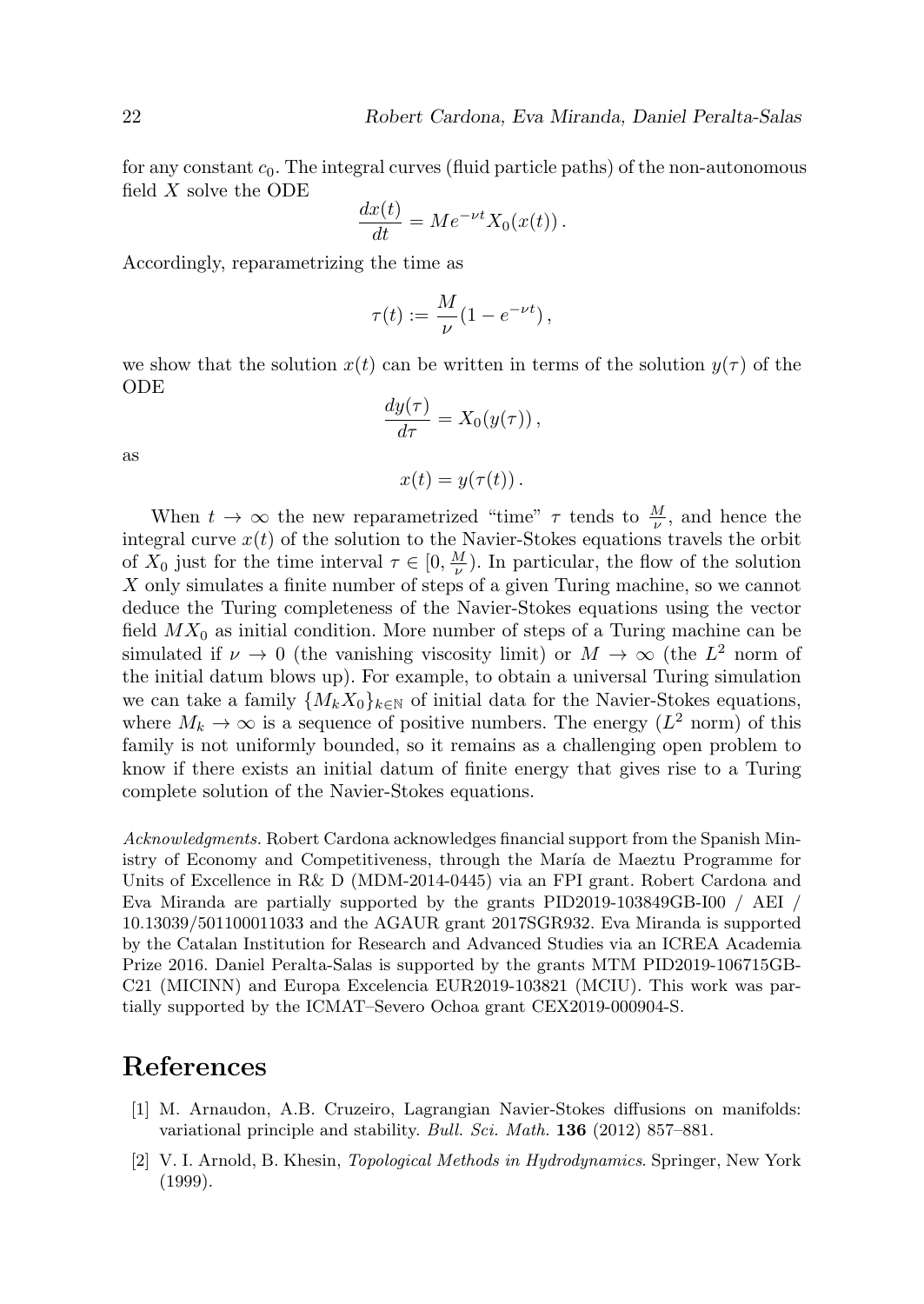- <span id="page-22-13"></span>[3] M. S. Borman, Y. Eliashberg, E. Murphy, Existence and classification of overtwisted contact structures in all dimensions. Acta Math. 215 (2015) 281–361.
- <span id="page-22-9"></span>[4] R. Cardona. Steady Euler flows and Beltrami fields in high dimensions. Ergodic Theory and Dynamical Systems, 1-24 (2020). doi:10.1017/etds.2020.124.
- <span id="page-22-0"></span>[5] R. Cardona, E. Miranda, D. Peralta-Salas, Euler flows and singular geometric structures. Phil. Trans. R. Soc. A. 377: 2019003420190034.
- <span id="page-22-1"></span>[6] R. Cardona, E. Miranda, D. Peralta-Salas, Turing universality of the incompressible Euler equations and a conjecture of Moore. Preprint arXiv:2104.04356 (2021).
- <span id="page-22-2"></span>[7] R. Cardona, E. Miranda, D. Peralta-Salas, F. Presas, Universality of Euler flows and flexibility of Reeb embeddings. Preprint arXiv:1911.01963 (2019).
- <span id="page-22-3"></span>[8] R. Cardona, E. Miranda, D. Peralta-Salas, F. Presas, Constructing Turing complete Euler flows in dimension 3. Proceedings of the National Academy of Sciences, 118 (19) e2026818118 (2021); DOI: 10.1073/pnas.2026818118.
- <span id="page-22-6"></span>[9] T. Cubitt, D. Perez-Garcia, M. Wolf. Undecidability of the spectral gap. Nature 528 (2015) 207–211.
- <span id="page-22-15"></span>[10] Y. Eliashberg, N. Mishachev, Introduction to the h-principle. AMS, Providence, RI, 2002.
- <span id="page-22-11"></span>[11] J. Etnyre, R. Ghrist, Contact topology and hydrodynamics I. Beltrami fields and the Seifert conjecture. Nonlinearity 13 441-458 (2000).
- <span id="page-22-14"></span>[12] H. Geiges, Introduction to contact topology, Cambridge Univ. Press, Cambridge, 2008.
- <span id="page-22-19"></span>[13] D. S. Graça, M.L. Campagnolo, J. Buescu, Computability with polynomial differential equations. Adv. Appl. Math. 40 (2008) 330–349.
- <span id="page-22-12"></span>[14] M. Gromov, Partial Differential Relations. Ergebnisse der Mathematik und ihrer Grenzgebiete 9. Springer, Berlin, 1986.
- <span id="page-22-16"></span>[15] T. Inaba, Extending a vector field on a submanifold to a Reeb vector field on the whole contact manifold. <http://www.math.s.chiba-u.ac.jp/~inaba/> (2019).
- <span id="page-22-17"></span>[16] J. Kari, N. Ollinger, Periodicity and immortality in reversible computing. International Symposium on Mathematical Foundations of Computer Science. Springer, Berlin, Heidelberg, 2008. p. 419-430.
- <span id="page-22-5"></span>[17] C. Moore, Generalized shifts: unpredictability and undecidability in dynamical systems. Nonlinearity 4 199–230 (1991).
- <span id="page-22-18"></span>[18] K. Morita. Theory of reversible computing. Springer (2017) Japan.
- <span id="page-22-4"></span>[19] R. Penrose, The emperor's new mind. Concerning computers, minds, and the laws of physics. With a foreword by Martin Gardner. The Clarendon Press, Oxford University Press, New York, 1989. xiv+466 pp. ISBN: 0-19-851973-7
- <span id="page-22-8"></span>[20] D. Peralta-Salas, Selected topics on the topology of ideal fluid flows. Int. J. Geom. Methods Mod. Phys. 13, suppl., 1630012, 23 pp (2016).
- <span id="page-22-10"></span>[21] D. Peralta-Salas, A. Rechtman, F. Torres de Lizaur, A characterization of 3D Euler flows using commuting zero-flux homologies. Ergodic Theory and Dynamical Systems 41 (2021), 2166-2181.
- <span id="page-22-7"></span> $[22]$  H. Poincaré. Les méthodes nouvelles de la mécanique céleste. Vol. 3. Gauthier-Villars, 1899.